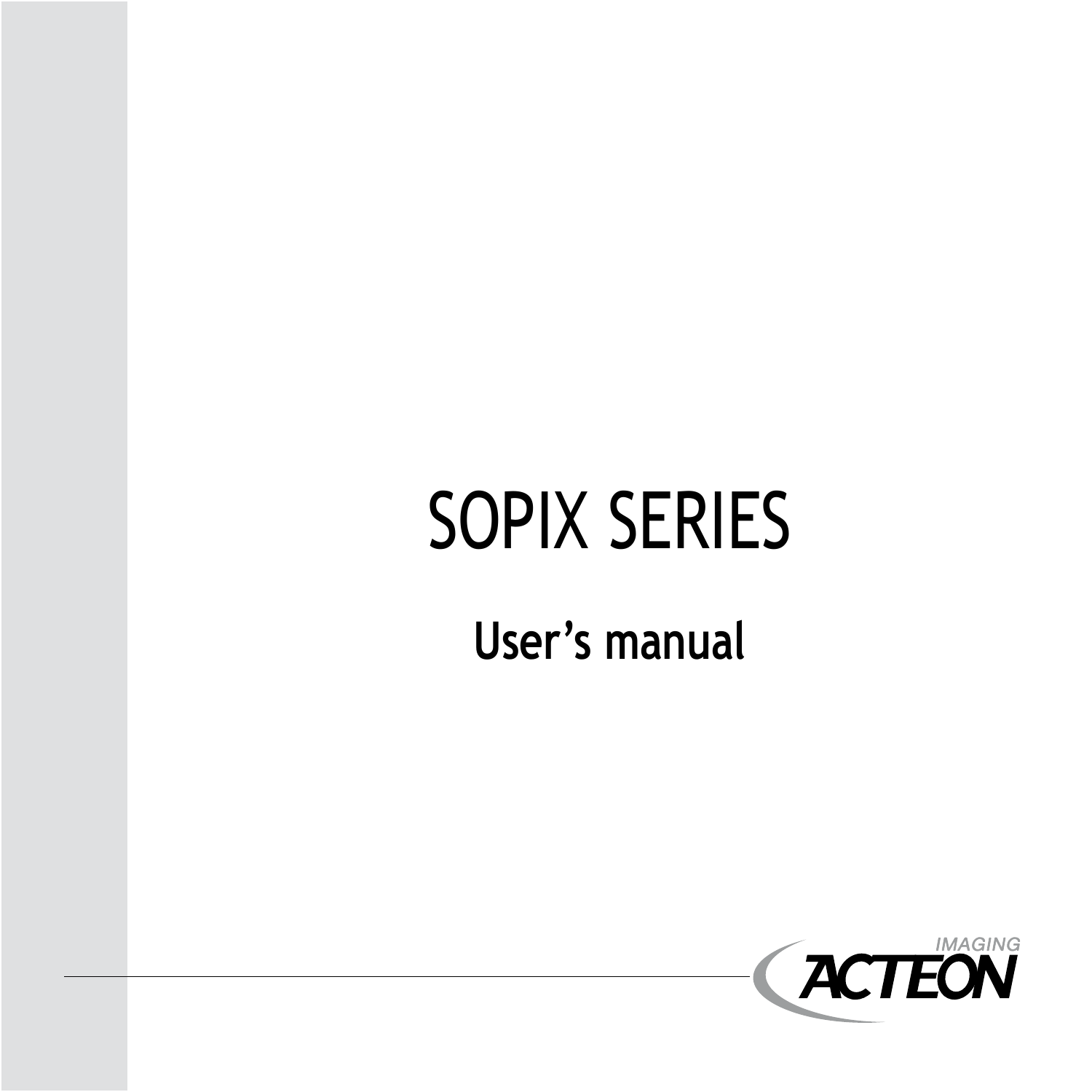### **Contents**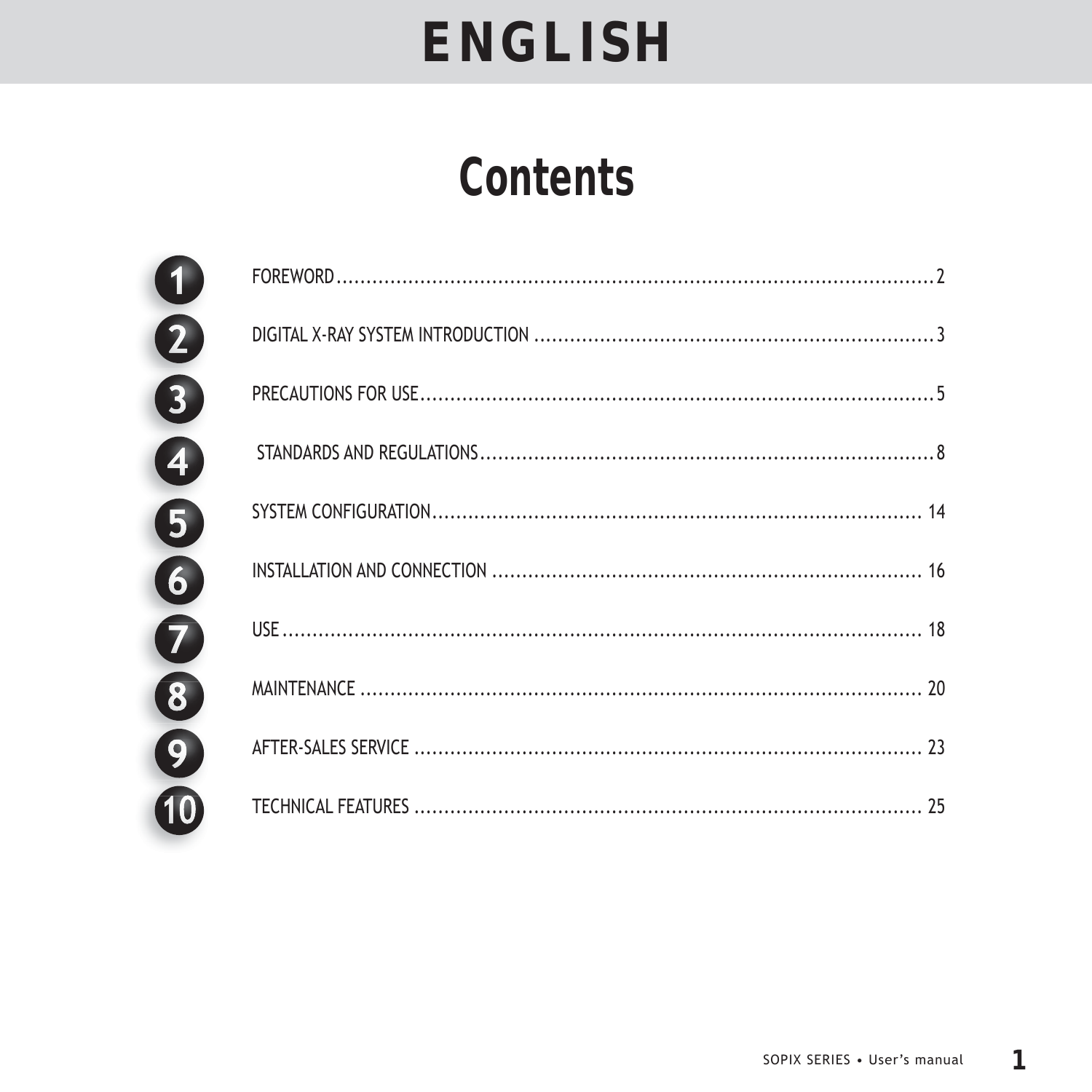

Thank you for placing trust in us by purchasing a SOPIX series system.

The SOPIX series comprises the SOPIX, SOPIX², SOPIX inside and SOPIX² inside systems. This user's manual applies to each of the systems in the SOPIX series.

To optimise the use of this device, we recommend you read the owner's manual thoroughly before using a SOPIX series system and carefully follow the instructions contained in this manual.

Please carefully consider the messages "CAUTION", "WARNING", and "NOTE" when using the system.

 **WARNING**: the term WARNING describes potential incidents likely to jeopardize safety.

! **CAUTION**: the term CAUTION refers to incidents that may interfere with smooth running of the imaging system and cause minor injuries.

 **NOTE** : the term NOTE highlights particular points in order to aid system maintenance or clarify important information.

! **CAUTION**: Federal laws restrict these devices to sale by or on the order of a dentist.

 **NOTE** : Some models described in this manual may not be available for sale in United States.Please consult Sopro's representative for availability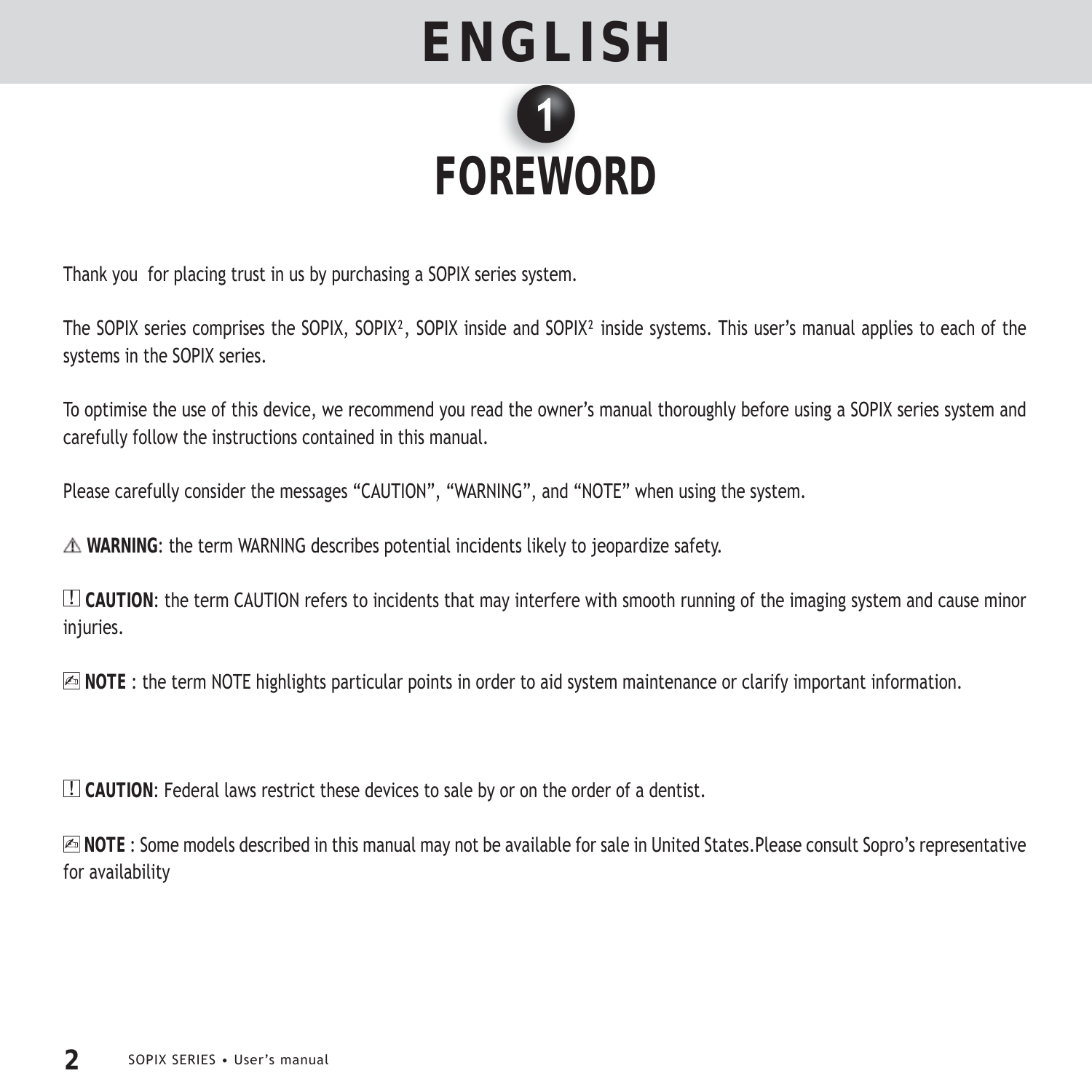

### **DIGITAL X-RAY SYSTEM INTRODUCTION M INTR**

#### **2.1. FUNCTIONS AND PERFORMANCE**

The SOPIX series digital X-ray imaging systems are intended to be used by a dental practitioner. The sensor (located in the patient's mouth just like a silver film) captures the X-rays produced by the generator. Then it transmits this data to the computer to display the X-ray image on the screen.

All the images captured with the SOPIX series system can be recalled onto the screen with the Sopro Imaging software provided with the system. This software manages the display, processing and storage of images taken with the SOPIX series system.

 A.C.E™ (Automatic Control Exposure) technology, patented by SOPRO, provides the system with outstanding features. In real time it analyses the quantity of energy received by the sensor, which fixes the image acquisition once it has received the energy needed to produce a good-quality image. As a result, every image is protected against overexposure.

Integration of the SOPIX inside and SOPIX² inside systems into the X-Mind unity X-ray generator from the company De Götzen, which is a member of the ACTEON group, provides a communication that is unique in the world. Once the sensor has received the energy necessary to obtain a good-quality image, it sends the information to the generator which cuts X-ray emission. The dose received by the patient is thus adapted to his/her dental morphology. Since the A.C.E technology affects exposure time, when used in combination with X-Mind Unity X-Ray generator, the SOPIX Inside and SOPIX2 Inside A.C.E feature is an automatic exposure control technology.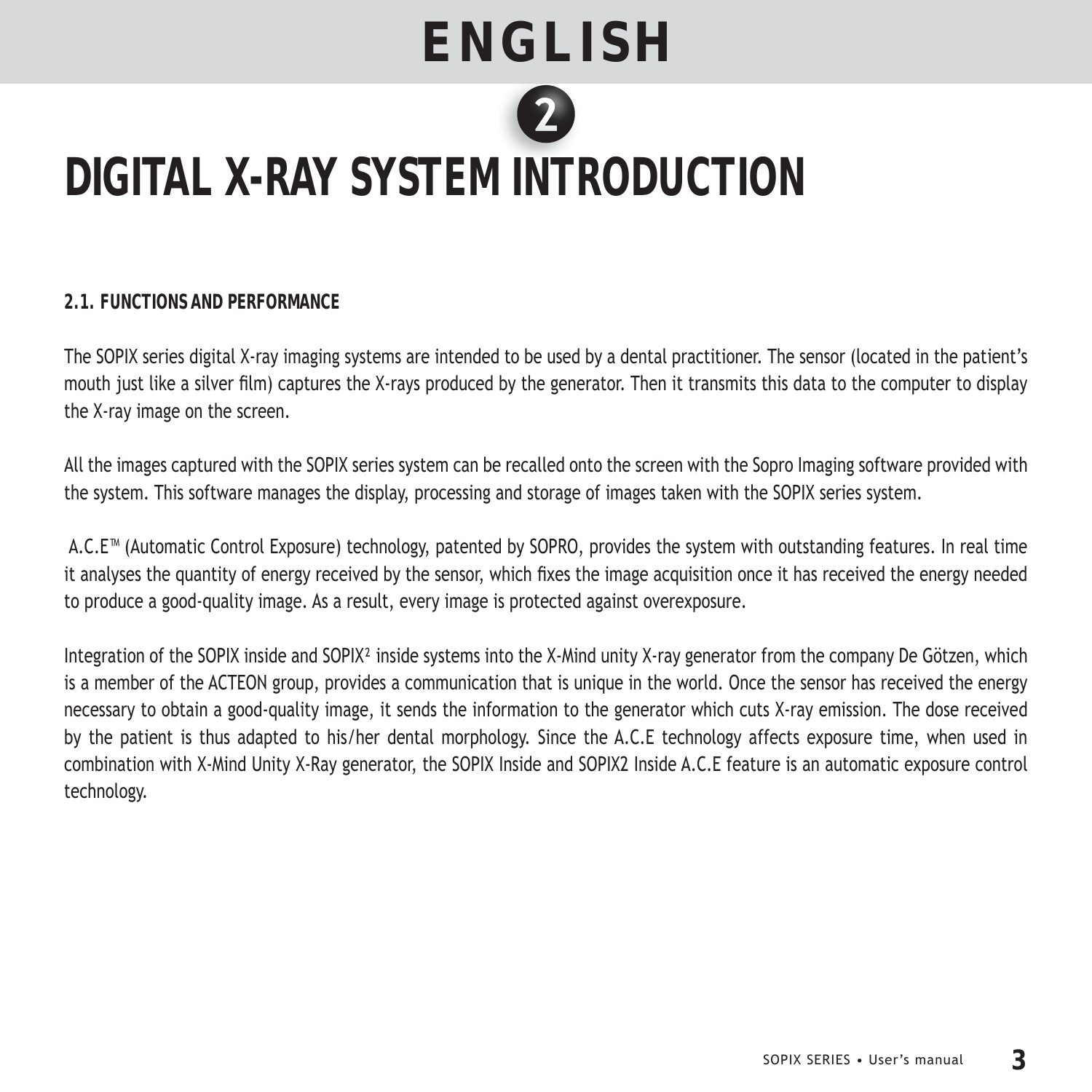#### **2.2. PARTS LIST**

The SOPIX or SOPIX<sup>2</sup> dental digital X-ray system is composed of the following elements:

• A sensor, size 1, linked to its controller via a cable of 3.70 meters total length

or

- A sensor, size 2, linked to its controller via a cable of 3.70 meters total length
- A sensor holder.

The SOPIX inside or SOPIX² inside dental digital X-ray system is composed of the following elements:

- A sensor, size 1, linked to its controller via a cable of 0.70 meter in length.
- A sensor, size 2, linked to its controller via a cable of 0.70 meter in length.
- A sensor holder ready-positioned on the controller.
- An installation manual.
- A 5 meter USB active repeater cable.

All the digital X-ray systems in the SOPIX series combine the following elements:

- A batch of 10 sensor sleeves.
- A CD-ROM of SOPRO Imaging software.
- Multilingual user's manual incorporated into the Sopro-Imaging software CD-ROM.
- A quick startup guide.
- A poster presenting sensor precautions for use.
- Optional: the positioning kit.

The SOPIX series systems are packaged in a custom carton. This carton should be kept for future possible transportation. For more details about these products, please refer to our catalogue or contact our commercial service.

#### **NOTE** :

*The SOPIX series systems and their accessories have been designed to maximize performance and safety. The use of different origin accessories may reduce the performance and safety of these devices. Only use SOPRO accessories and authorized SOPRO after-sales services.*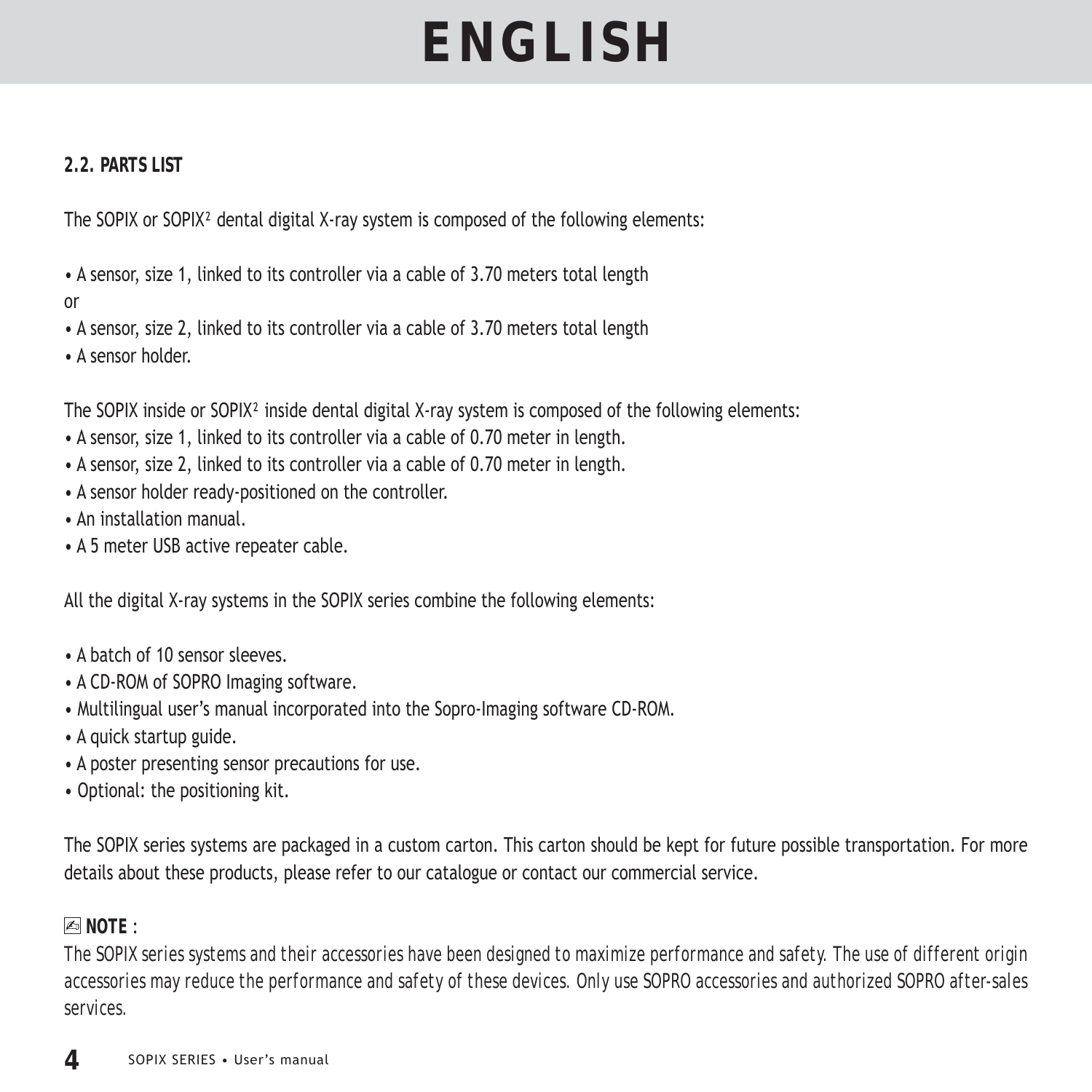# **PRECAUTIONS FOR USE TIONS**

#### **3.1. SAFETY INSTRUCTIONS**

#### **WARNING**:

• Comply with the operating and storage requirements to avoid any risk of electric shock or degradation of the SOPIX series system.

• Never insert any metallic object into the device, in order to avoid any risk of electric shock, fire, short-circuit or hazardous discharge.

• Do not put the device in a humid environment or where it could be sprayed with water, in order to avoid any risk of degradation of the SOPIX series system or any risk of electric shock.

• Only use the connecting cable(s) supplied with the SOPIX series system in order to avoid any risk of electric shock or degradation of the system.

#### ! **CAUTION**:

• Do not open the system and do not try to take it apart or modify it, in order to avoid any risk of malfunctioning of the SOPIX series system.

• Always connect the device to a USB port to avoid any risk of malfunctioning of the SOPIX series system. For more information, please refer to section 3.5 of this manual.

#### **WARNING**:

Sopix Series Sensors require x-rays: Before using this x-ray system please refer to the regulation in force in your area concerning paediatric patients, pregnant women and anyone with health issues that contraindicate the use of x-rays. Investigate and make sure of this condition before start the exposure.

#### **WARNING**:

Modification of these systems, without the permission of the manufacturer, is prohibited.

#### **WARNING**:

If the system is modified an appropriate control and test should be performed to ensure that the system can still be used safely.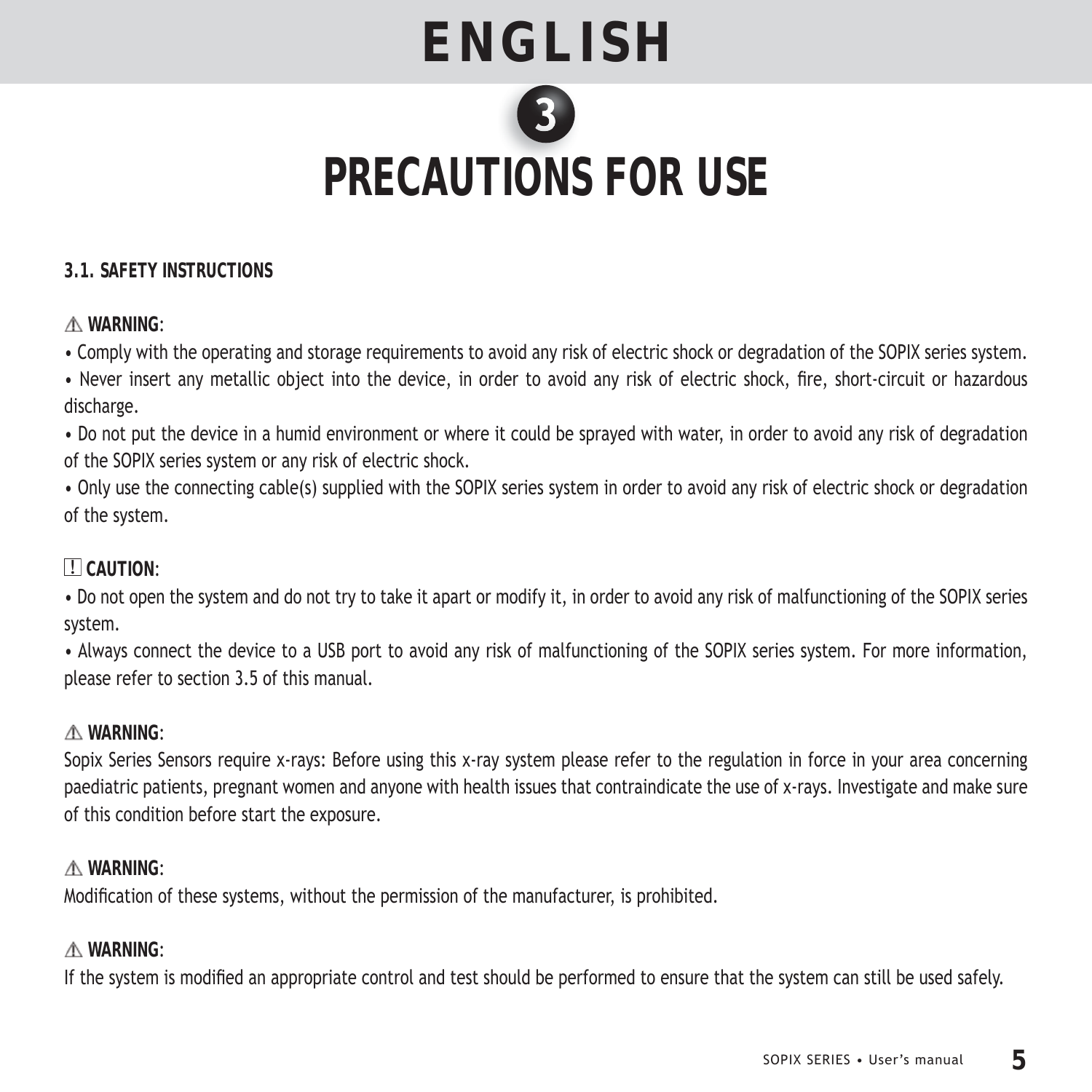#### **3.2. SYSTEM OPERATING ENVIRONMENT**

Refer to section 10 "Technical features".

#### **3.3. TRANSPORT AND/OR STORAGE ENVIRONMENT OF THE SYSTEM**

Refer to section 10 "Technical features".

**3.4. PRECAUTIONS FOR THE SENSOR(S)**

It is imperative to take some precautions for use of the sensors, particularly:

#### ! **CAUTION**:

- YOU MUST handle the sensor with great care.
- YOU MUST use a positioning kit to correctly place the sensor.
- YOU MUST use a disinfectant wipe to clean the sensor.
- YOU MUST put the sensor on its support.
- DO NOT ask the patient to bite the sensor or the connecting cable.
- DO NOT immerse the sensor.
- DO NOT open the sensor or controller in case of failure.
- DO NOT use protections other than the SOPRO sensor sleeves.

#### **WARNING**:

- YOU MUST use a SOPRO sensor sleeve for each patient.
- DO NOT put the sensor in an autoclave.
- DO NOT drop the sensor.
- DO NOT hold the sensor with clamp forceps.
- DO NOT hold the sensor by the connecting cable.
- DO NOT roll over or walk on the connecting cable.
- DO NOT use abrasive product to clean the sensor.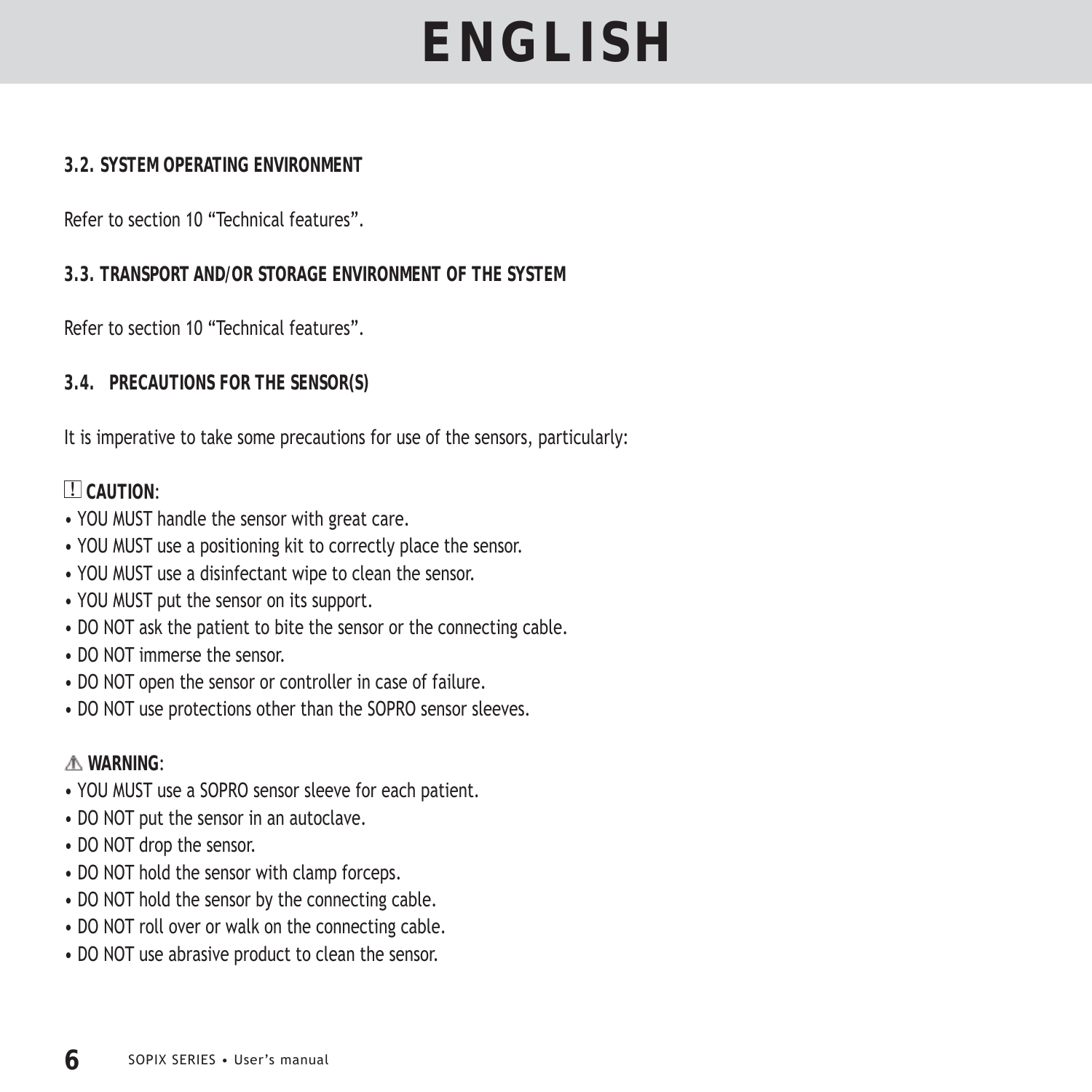#### **3.5. PRECAUTIONS FOR THE USB PORT**

Most current motherboards are equipped with two USB channels. Each channel has two USB ports to which various peripherals can be connected.

#### ! **CAUTION**:

*It is advisable to dedicate a High Speed USB channel to the digital X-ray system. This will ensure that the performance and the transmission speed of the SOPIX series system data will not be affected by the fact that another peripheral is on the same channel.*

#### **3.6. ELECTROMAGNETIC INTERFERENCE**

Electromagnetic compatibility (CEM) is the ability of electronic device elements to correctly interact in an electronic environment. Although the SOPIX series systems were designed with due regard to this compatibility and comply with the electromagnetic interference thresholds established by the regulatory agency, there is no guarantee about the interference likely to occur on a particular installation.

If a SOPIX series system generates interference with radio-communication services (which can be determined by switching it off and on), the user is recommended to try to correct this phenomenon by taking some or all of the following measures:

- Change the direction of the receiving antenna.
- Reposition the product in relation to the receiver.
- Distance the computer from the receiver.

The SOPIX series digital X-ray systems were designed and tested to be used in a domestic environment, class B Group 1, according to CISPR11 standard.

#### **3.7. ELECTROSTATIC INTERFERENCE**

A strong electrostatic discharge may logically disconnect a SOPIX series system from the computer's USB (Universal Serial Bus) port. In most cases, the SOPIX series system recovers by itself. Thereafter, it is wise to:

- Set up the sensor sleeve before putting the SOPIX series system in readiness for image acquisition,
- Dissipate your static charge by touching, for example, a metallic part of the dental chair before taking an X-ray image.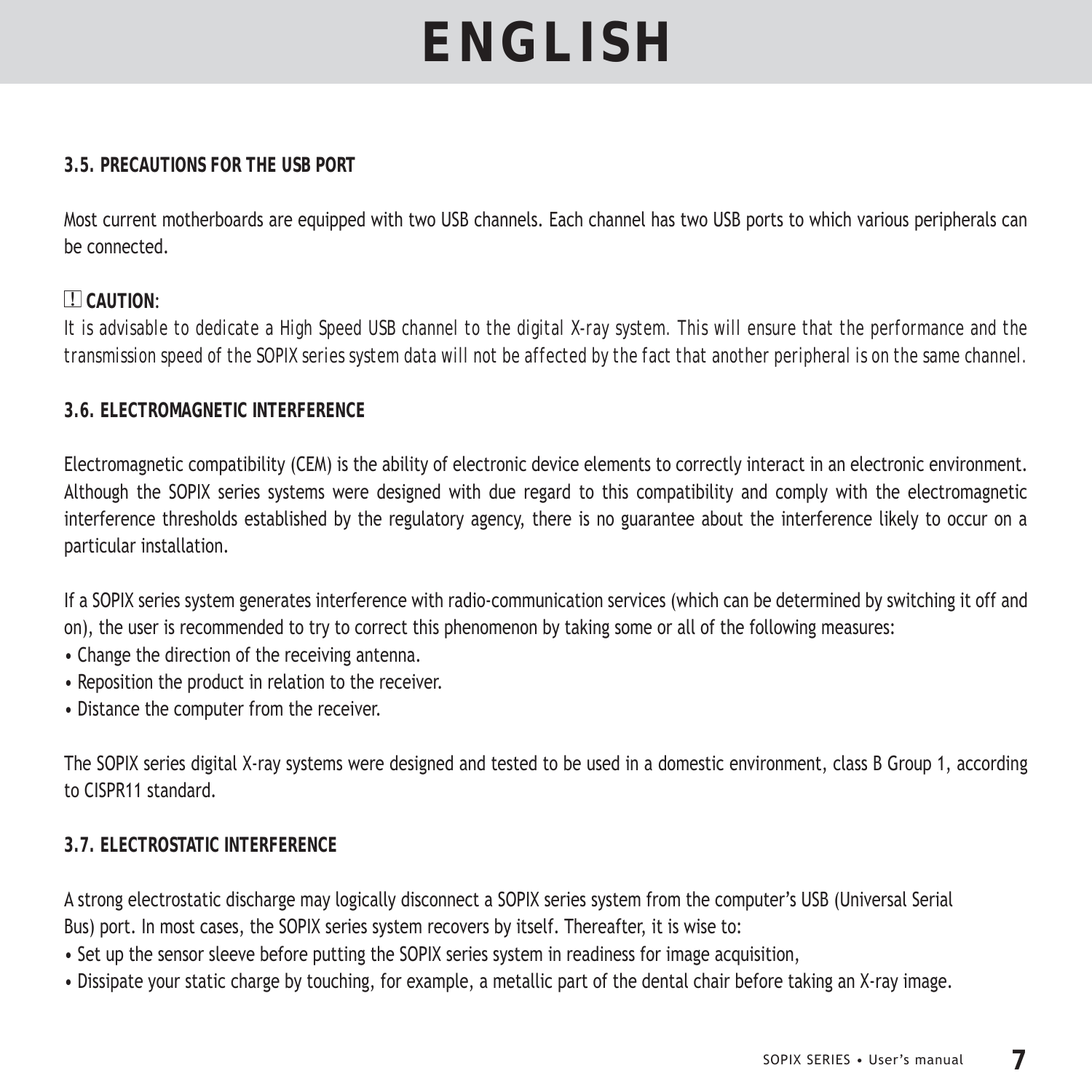

### **STANDARDS AND REGULATIONS AND**

#### **4.1. COMPLIANCE WITH STANDARDS AND REGULATIONS**

**Compliance with European Community directives** 

The SOPIX series system design, manufacturing and distribution comply with the requirements of the European Medical Devices Directive 93/42/FFC

SOPRO certifies that this device underwent control tests and was declared as complying with the restrictions imposed by the safety standards for medical electrical equipment (IEC 60601-1) and electromagnetic compatibility (IEC 60601-1-2).

#### **Medical device vigilance**

Like any medical device, SOPIX series systems are subject to medical device vigilance provisions; any serious malfunction should then be the subject of a report to the competent authorities and to the manufacturer as soon as possible and as precisely as possible.

#### **Scrapping the system**

SOPIX series systems bear the recycling symbol according to the European directive 2002/96/EC concerning waste electrical and electronic equipment (WEEE).

By correctly disposing of this device, you will avoid damaging the environment and human health.

The symbol  $\triangle$  appearing on the device or on the accompanying documentation indicates that this product cannot under any circumstances be treated as household waste. Therefore, it should be given to a waste collection center that handles electrical and electronic equipment recycling. Standards in force in the country of installation relating to waste disposal must be observed. For more details about the treatment, recovery and recycling of this device, please contact your dental device distributor (or failing that, the ACTEON group site) regarding the recommended procedure.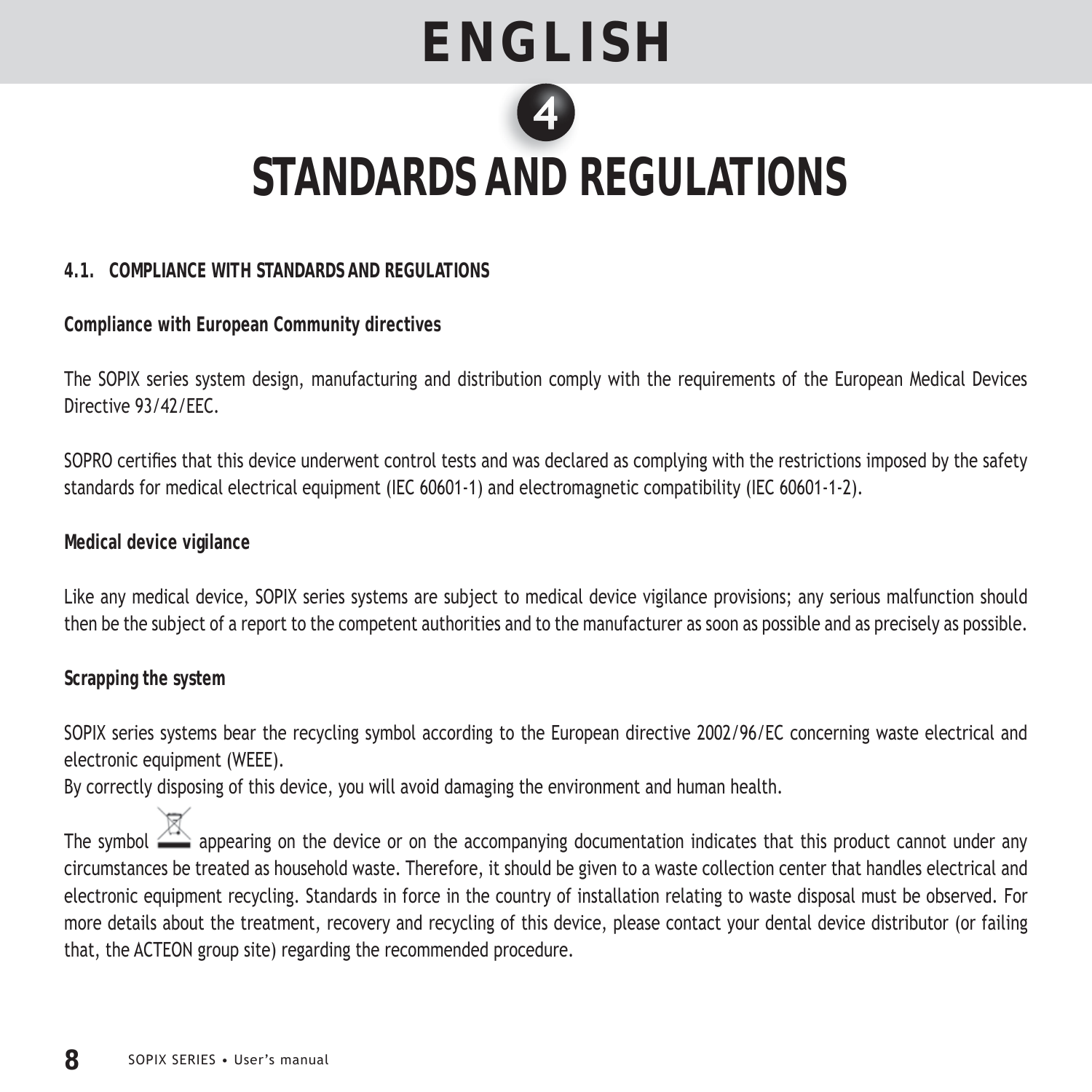#### **WARNING**:

To avoid any risk of environmental contamination likely to cause mild or serious injuries, be sure to dispose of the device and its accessories as special waste.

#### **Electromagnetic compatibility**

| Guidance and manufacturer's declaration - electromagnetic emissions                                                                                                                                             |                |                                                                                                                                                                                                    |  |  |
|-----------------------------------------------------------------------------------------------------------------------------------------------------------------------------------------------------------------|----------------|----------------------------------------------------------------------------------------------------------------------------------------------------------------------------------------------------|--|--|
| The SOPIX series systems are intended for use in the electromagnetic environment specified below. The<br>customer or the user of the SOPIX series systems should assure that it is used in such an environment. |                |                                                                                                                                                                                                    |  |  |
| <b>Emissions test</b>                                                                                                                                                                                           | Compliance     | Electromagnetic environment - Guidance                                                                                                                                                             |  |  |
| <b>RF</b> emissions<br>CISPR 11                                                                                                                                                                                 | Group 1        | The SOPIX series systems use RF energy only for its internal function.<br>Therefore, its RF emissions are very low and are not likely to cause<br>any interference in nearby electronic equipment. |  |  |
| <b>RF</b> emissions<br>CISPR 11                                                                                                                                                                                 | Class B        | The SOPIX series systems are suitable for use in all establishments,                                                                                                                               |  |  |
| Harmonic current emissions<br>EN 61000-3-2                                                                                                                                                                      | Not applicable | including domestic establishments and those directly connected to<br>the public low-voltage power supply network that supplies buildings                                                           |  |  |
| Voltage fluctuations / Flicker<br>EN 61000-3-3                                                                                                                                                                  | Applicable     | used for domestic purposes.                                                                                                                                                                        |  |  |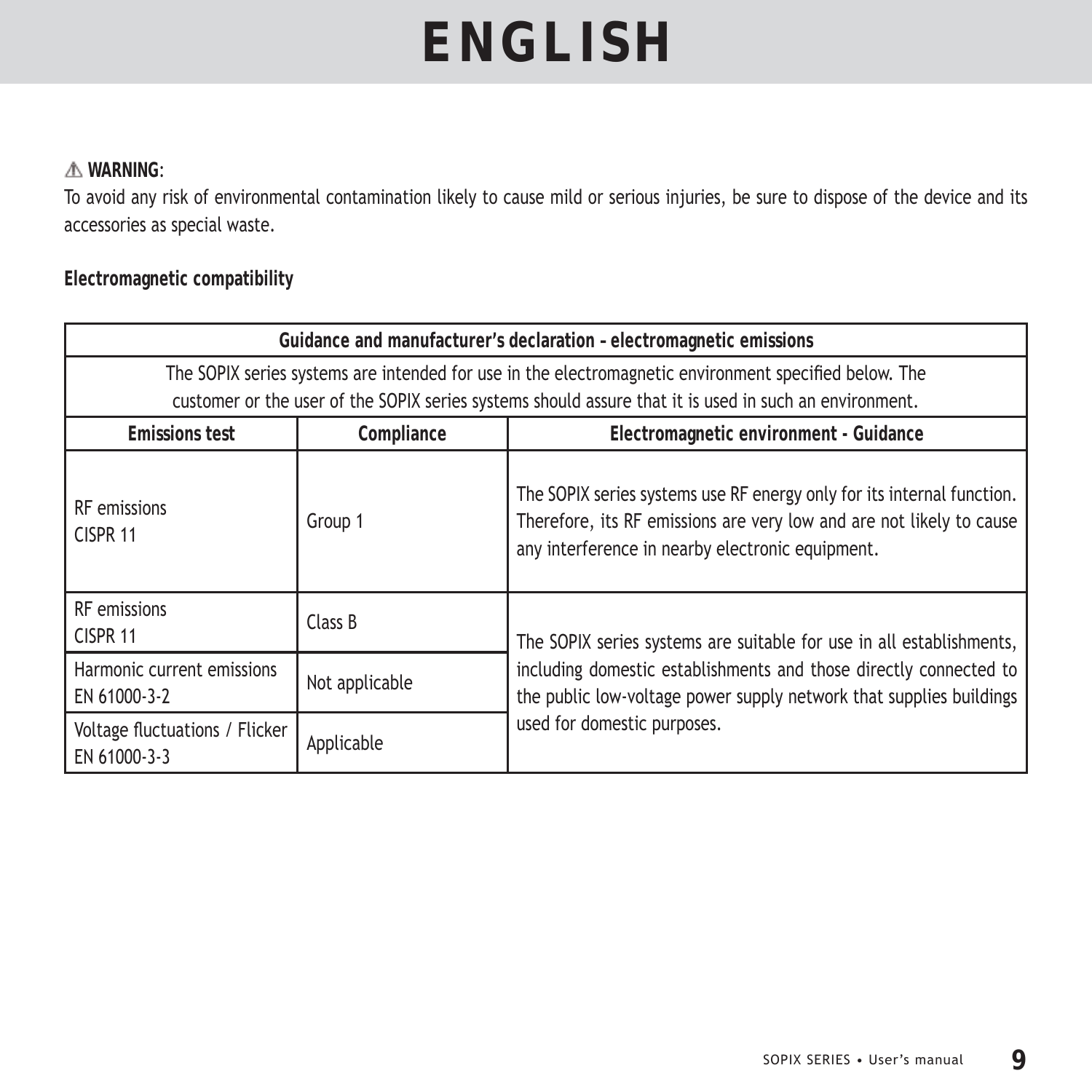**Guidance and manufacturer's declaration – electromagnetic immunity**

The SOPIX series systems are intended for use in the electromagnetic environment specified below. The customer or the user of the SOPIX series systems should assure that it is used in such an environment.

| Immunity test                                                                              | <b>IEC 60601</b><br>test level                                                                                                                                                                                               | Compliance<br>level                                                                               | Electromagnetic environment<br>Guide                                                                                                                                                                                                                                                                                 |  |
|--------------------------------------------------------------------------------------------|------------------------------------------------------------------------------------------------------------------------------------------------------------------------------------------------------------------------------|---------------------------------------------------------------------------------------------------|----------------------------------------------------------------------------------------------------------------------------------------------------------------------------------------------------------------------------------------------------------------------------------------------------------------------|--|
| Electrostatic<br>discharges<br>EN 61000-4-2                                                | ± 6 kV when in contact<br>$± 8$ kV in the air                                                                                                                                                                                | $± 6$ kV<br>$± 8$ kV                                                                              | Floors should be wood, concrete or ceramic tile. If<br>floors are covered with synthetic material, the relative<br>humidity should be at least 30 %.                                                                                                                                                                 |  |
| Fast transient bursts<br>EN 61000-4-4                                                      | + 2 kV for the feed cables<br>± 1 kV for the input/out-<br>put cables                                                                                                                                                        | $± 2$ kV<br>$± 1$ kV                                                                              | Mains power quality should be that of a typical<br>commercial or hospital environment.                                                                                                                                                                                                                               |  |
| Voltage shocks<br>EN 61000-4-5                                                             | $±1$ kV line(s) to line(s)<br>±2 kV line(s) to earth                                                                                                                                                                         | $± 1$ kV<br>N.A.                                                                                  | Mains power quality should be that of a typical<br>commercial or hospital environment.                                                                                                                                                                                                                               |  |
| short<br>Voltage<br>dips,<br>interruptions<br>and<br>voltage variations<br>EN 61000-4-11   | $<$ 5 % U <sub><math>&lt;</math></sub> (>95 % dip in UT)<br>for 10 ms<br>40 % $U_r$ (60 % dip in UT)<br>for $100$ ms<br>70 % $U_r$ (30 % dip in UT)<br>for $500$ ms<br>$<$ 5 % U <sub>r</sub> (>95 % dip in UT)<br>for 5 sec | $< 5\%$ Ut<br>$10 \text{ ms}$<br>$<$ 40% Ut<br>$100$ ms<br>$< 70\%$ Ut<br>500 ms<br>< 5% Ut<br>5s | Mains power quality should be that of a typical<br>commercial or hospital environment. If the user of<br>a SOPIX series system requires continued operation<br>during power mains interruptions, it is recommended<br>that the SOPIX series systems be powered from an<br>uninterruptible power supply or a battery. |  |
| Power frequency<br>(50/60 Hz) magnetic<br>field IEC 61000-4-8                              | 3A/m                                                                                                                                                                                                                         | 3A/m                                                                                              | Power frequency magnetic fields should be at levels<br>characteristic of a typical location in a typical<br>commercial or hospital environment.                                                                                                                                                                      |  |
| $\blacksquare$ NOTE : UT is the a.c. mains voltage prior to application of the test level. |                                                                                                                                                                                                                              |                                                                                                   |                                                                                                                                                                                                                                                                                                                      |  |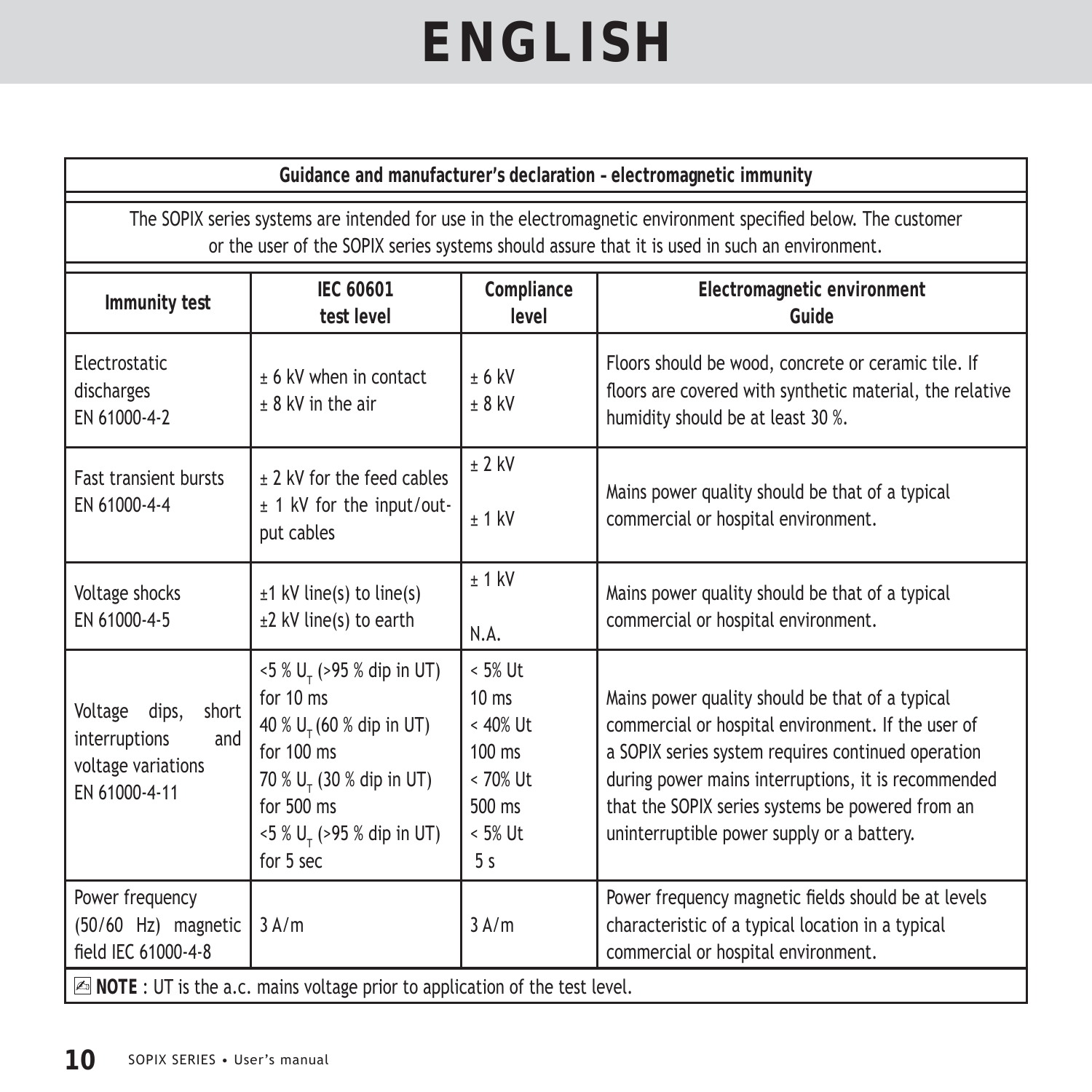| Guidance and manufacturer's declaration - electromagnetic immunity |                                                                                                                                                                                                                 |                     |                                                                                                                                                                                                                                                                                                                                                                                                                                                                                                                                                                                                |  |  |
|--------------------------------------------------------------------|-----------------------------------------------------------------------------------------------------------------------------------------------------------------------------------------------------------------|---------------------|------------------------------------------------------------------------------------------------------------------------------------------------------------------------------------------------------------------------------------------------------------------------------------------------------------------------------------------------------------------------------------------------------------------------------------------------------------------------------------------------------------------------------------------------------------------------------------------------|--|--|
|                                                                    | The SOPIX series systems are intended for use in the electromagnetic environment specified below. The customer<br>or the user of the SOPIX series systems should assure that it is used in such an environment. |                     |                                                                                                                                                                                                                                                                                                                                                                                                                                                                                                                                                                                                |  |  |
| Immunity test                                                      | <b>IEC 60601</b><br>test level                                                                                                                                                                                  | Compliance<br>level | Electromagnetic environment<br>Guide                                                                                                                                                                                                                                                                                                                                                                                                                                                                                                                                                           |  |  |
| <b>Conducted RF</b><br>EN 61000-4-6<br>Radiated RF<br>EN 61000-4-3 | 3 Vrms<br>150 kHz to 80 MHz<br>3 V/m<br>80 MHz to 2.5 GHz                                                                                                                                                       | 3V<br>3V/m          | Portable and mobile RF communications equipment should<br>be used no closer to any part of the SOPIX series systems,<br>including cables, than the recommended separation distance<br>calculated from the equation applicable to the frequency of<br>the transmitter.<br>Recommended separation distance<br>$d = 1.16$ /P<br>$d = 1.16$ /P 80 MHz to 800 MHz<br>d = 2.33/P 800 MHz to 2.5 GHz<br>where $P$ is the maximum output power rating of the<br>transmitter in watts (W) according to the transmitter<br>manufacturer and $d$ is the recommended separation distance<br>in metres (m). |  |  |
|                                                                    |                                                                                                                                                                                                                 |                     | Field strengths from fixed RF transmitters, as determined<br>by an electromagnetic site survey, <sup>a</sup> should be less than the<br>compliance level in each frequency range. <sup>b</sup><br>Interference may occur in the vicinity of equipment<br>marked with the following symbol: $((\cdot, \cdot))$                                                                                                                                                                                                                                                                                  |  |  |
|                                                                    |                                                                                                                                                                                                                 |                     |                                                                                                                                                                                                                                                                                                                                                                                                                                                                                                                                                                                                |  |  |

 **NOTE** 1**:** At 80 MHz and 800 MHz, the higher frequency band applies.

 **NOTE** 2: These guidelines may not apply in all situations. Electromagnetic propagation is affected by absorption and reflection from structures, objects and people.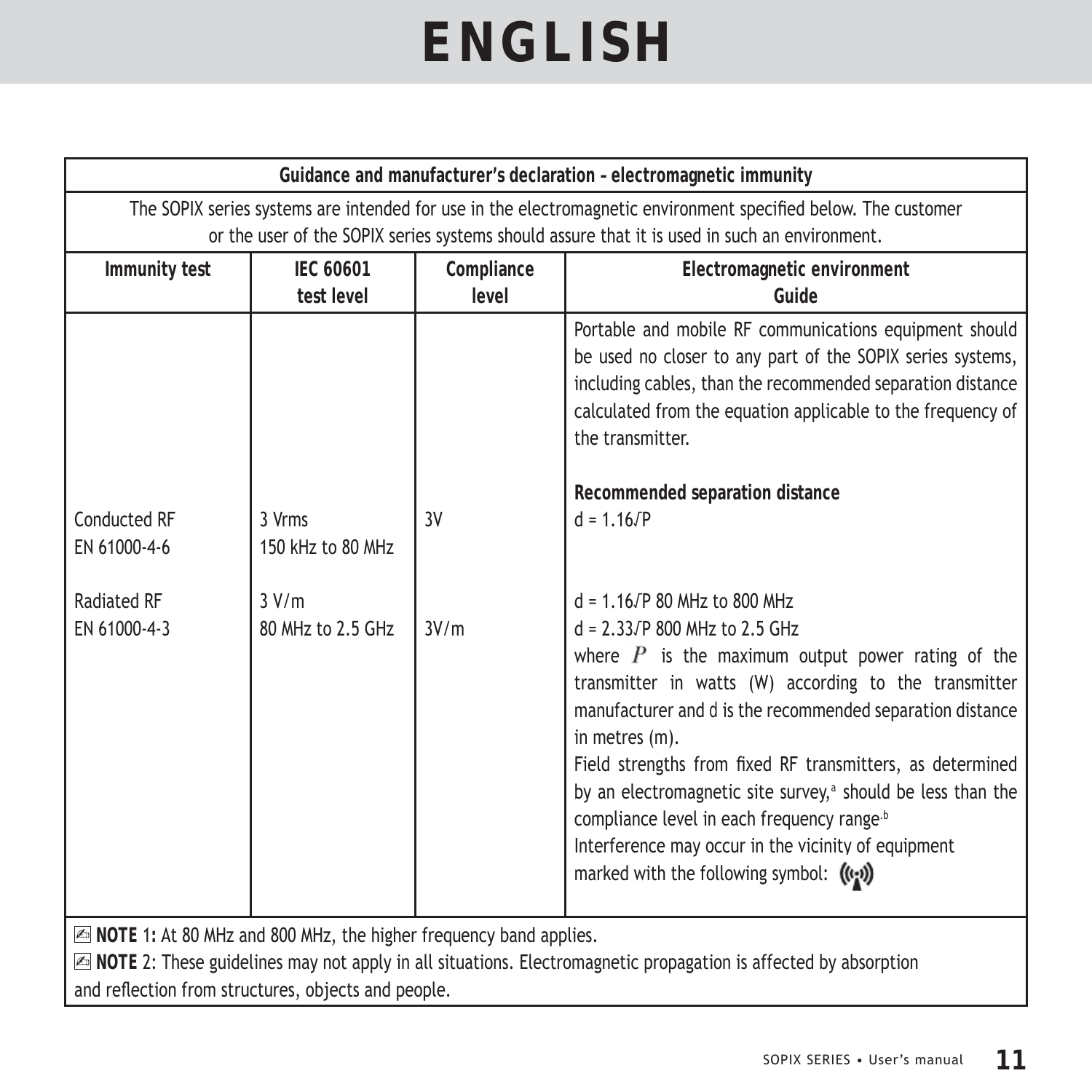a. Field strengths from fixed transmitters, such as base stations for radio (cellular/cordless) telephones and land mobile radios, amateur radio, AM and FM radio broadcast and TV broadcast cannot be predicted theoretically with accuracy. To assess the electromagnetic environment due to fixed RF transmitters, an electromagnetic site survey should be considered. If the measured field strength in the location in which the SOPIX series systems are used exceeds the applicable RF compliance level above, the SOPIX series systems should be observed to verify normal operation. If abnormal performance is observed, additional measures may be necessary, such as reorienting or relocating the SOPIX series systems.

b. Over the frequency range 150 kHz to 80 MHz, field strengths should be less than 3 V/m.

**Recommended separation distances between portable and mobile RF communication equipment and the SOPIX series systems**

The SOPIX series systems are intended for use in an electromagnetic environment in which radiated RF disturbances are controlled. The customer or the user of the SOPIX series systems can help prevent electromagnetic interference by maintaining a minimum distance between portable and mobile RF communications equipment (transmitters) and the SOPIX series systems as recommended below, according to the maximum output power of the communications equipment.

| Rated maximum output | Separation distance according to frequency of transmitter - m |                   |                       |  |
|----------------------|---------------------------------------------------------------|-------------------|-----------------------|--|
| power                | 150 kHz to 80 MHz                                             | 80 MHz to 800 MHz | 800 MHz to 2,5 GHz    |  |
| of transmitter<br>W  | $d = 1.6$ $\sqrt{P}$                                          | $d = 1.6$ /P      | $d = 2.33$ $\sqrt{P}$ |  |
| 0.001                | 0.116                                                         | 0.116             | 0.233                 |  |
| 0.1                  | 0.366                                                         | 0.366             | 0.736                 |  |
|                      | 0.16                                                          | 1.16              | 2.33                  |  |
| 10                   | 3.66                                                          | 3.66              | 7.36                  |  |
| 100                  | 11.6                                                          | 11.6              | 23.3                  |  |

For transmitters rated at a maximum output power not listed above, the recommended separation distance d in metres (m) can be estimated using the equation applicable to the frequency of the transmitter, where P is the maximum output power rating of the transmitter in watts (W) according to the transmitter manufacturer.

 **NOTE** 1**:** At 80 MHz and 800 MHz, the separation distance for the higher frequency range applies.

 **NOTE** 2: These guidelines may not apply in all situations. Electromagnetic propagation is affected by absorption and reflection from structures, objects and people.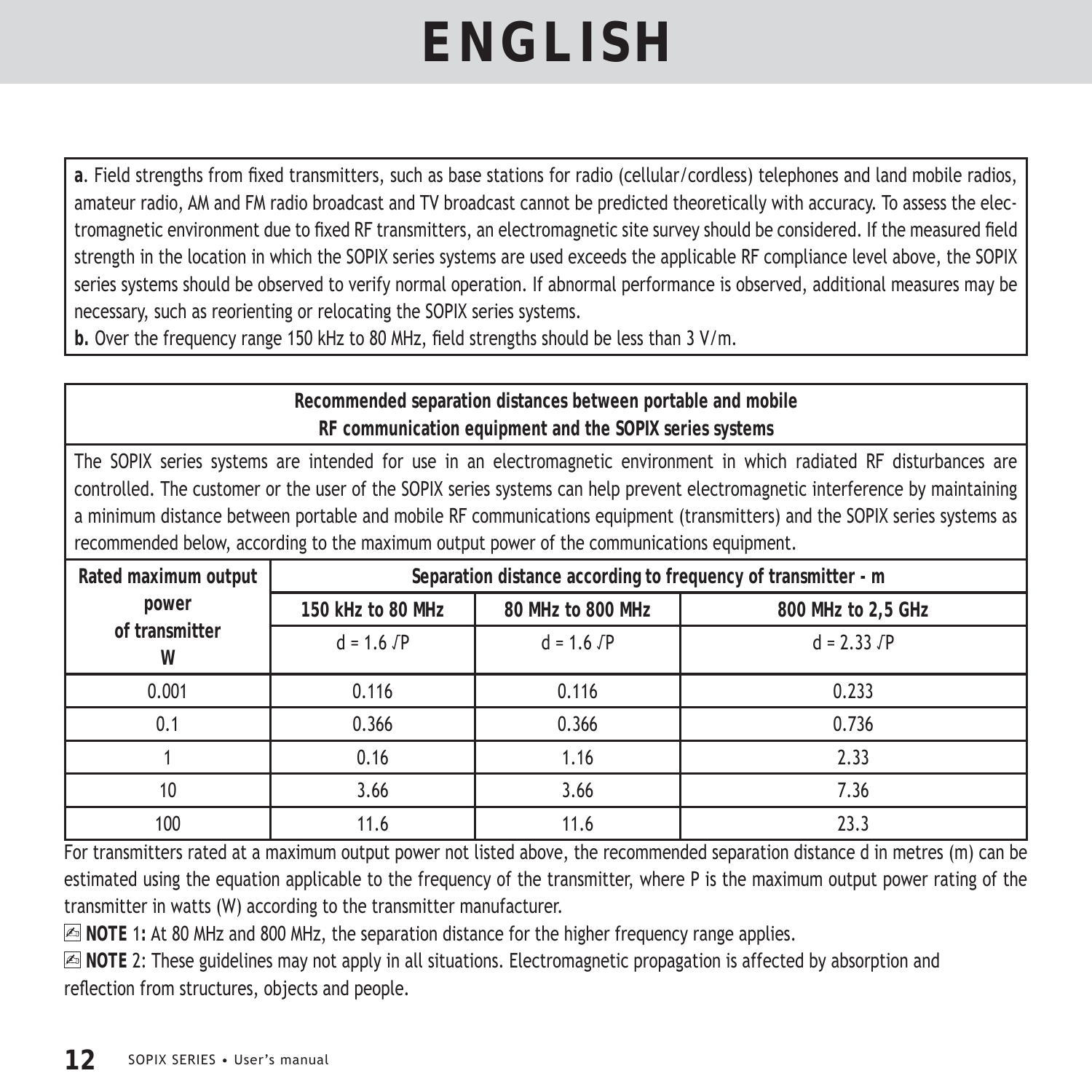#### **4.2. KEY TO STANDARDISED SYMBOLS**

The symbols appearing on the connection housings identify the SOPIX series systems according to the international standards IEC 60601-1 and IEC 60417.



Sensor sleeve for single use.



8

**木** "Type BF applied part".





**EXECUTE:** Continuous voltage.

 Disposal of electrical and electronic equipment marketed after 13 August 2005. This symbol indicates that the product  $\overline{\mathbb{X}}$  Disposal of electrical and electronic equal position cannot be treated with domestic waste.

For medical devices, this symbol is accompanied by the year of manufacture (expressed in four digits).<br>For medical devices this symbol is accompanied by the name and address of the manufacturer

For medical devices, this symbol is accompanied by the name and address of the manufacturer.

CE<br>0459 Product compliance according to the European Medical Devices Directive 93/42/EEC.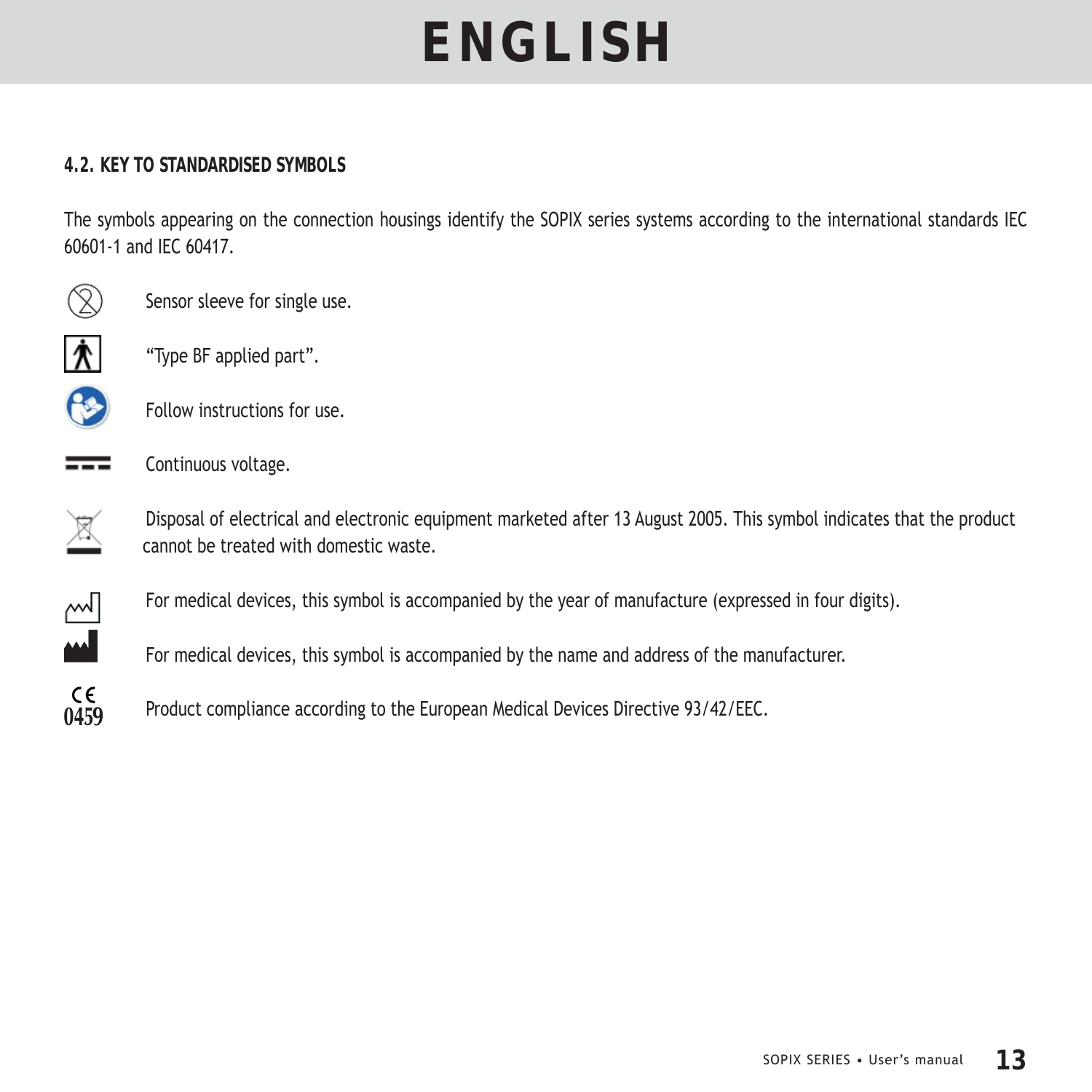### **ENGLISH** 5 **SYSTEM CONFIGURATION ONFI**

#### **5.1. COMPUTER SYSTEM REQUIREMENTS**

To use one of the SOPIX series systems, you must make sure the computer and its peripherals do not have any limitation of use that might affect personal safety. It should also meet the following requirements:

Windows<sup>®</sup> configuration:

|                    | Minimum Configuration                                                  | Recommended Configuration                                                                        |
|--------------------|------------------------------------------------------------------------|--------------------------------------------------------------------------------------------------|
| Operating system   | Windows® XP Pro SP3                                                    | Windows® 7 Pro SP1                                                                               |
| Processor          | Intel® Pentium IV - 1.3 GHz                                            | Intel® Core 2                                                                                    |
| Memory             | 512 MB                                                                 | 2 GB or more                                                                                     |
| Hard disk          | 250 GB                                                                 | 320 GB or more                                                                                   |
| USB ports          | 2 USB2.0 Hi-Speed ports                                                | 4 USB2.0 Hi-Speed ports                                                                          |
| Video board        | Graphic board 32 MB of unshared video RAM<br>compatible with DirectX 9 | Chipset Nvidia or ATI / 512 MB RAM unshared<br>video RAM compatible with DirectX 9 or<br>higher. |
| <b>USB Chipset</b> | Intel or NEC® / RENESAS®                                               | Intel or NEC® / RENESAS®                                                                         |
| Screen resolution  | $1024 \times 768$                                                      | 1280 x 1024 or more                                                                              |

**MAC® confi guration:**

|                  | Minimum Configuration              | <b>Recommended Configuration</b> |
|------------------|------------------------------------|----------------------------------|
| Computer         | MAC® Book Pro 13.3" or iMac® 21.5" | iMac® 27"                        |
| Operating system | MAC® OS X 10.6 Snow Leopard        | MAC® OS X 10.7 Lion              |
| Processor        | Intel® Core 2                      | Intel® Core i7                   |
| Memory           | 2 GB                               | 4 GB                             |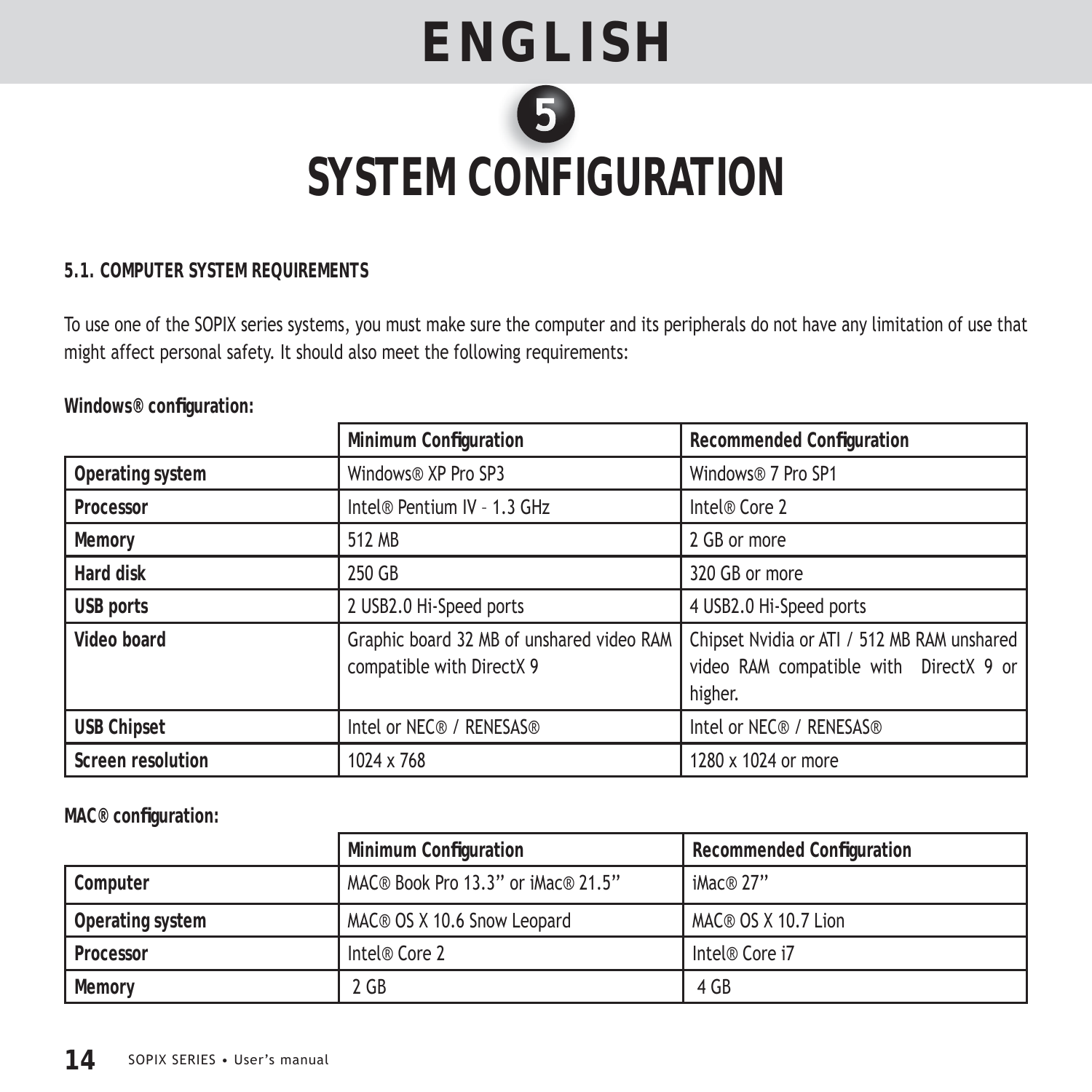#### **5.2. IMAGING SOFTWARE**

The SOPIX series systems are provided with the Sopro Imaging dental imaging software, running in Windows® and MAC®. It is versatile software that captures, processes, and files the X-ray images taken with the SOPIX series systems, but also allows network sharing of your data.

Sopro Imaging can also interface with third party software (dental practice management software, imaging software). For more information, please contact your distributor.

#### **5.3. COMPATIBILITY WITH X-RAY GENERATORS**

The SOPIX and SOPIX<sup>2</sup> digital X-ray systems are potentially compatible with all intraoral X-ray generators. Nevertheless, we recommend X-Mind generators from De Götzen, a member of the ACTEON group, which are perfectly adapted to the SOPIX and SOPIX² systems and provide very good system performance.

The digital imaging systems SOPIX inside and SOPIX² inside were designed to operate in combination with the X-Mind unity generator from De Götzen to create unique communication that reduces the level of X-ray emission.

Since the A.C.E technology affects exposure time, when used in combination with X-Mind Unity X-Ray generator, the SOPIX Inside and SOPIX2 Inside A.C.E feature is an automatic exposure control technology.The suggested technique factors and dosimetry information pediatric population are described in X Mind unity operator's manual Chapter 5 and Chapter 6. To obtain the default exposure times, please select SOPIX2 Inside/Child table. It is the operator's responsibility to protect the patient against unnecessary or excessive radiation doses.

For more information on this topic please consult : http://pedrad.org/associations/5364/ig/Procedures/DigitalRadiography/ EducationalMaterials.aspx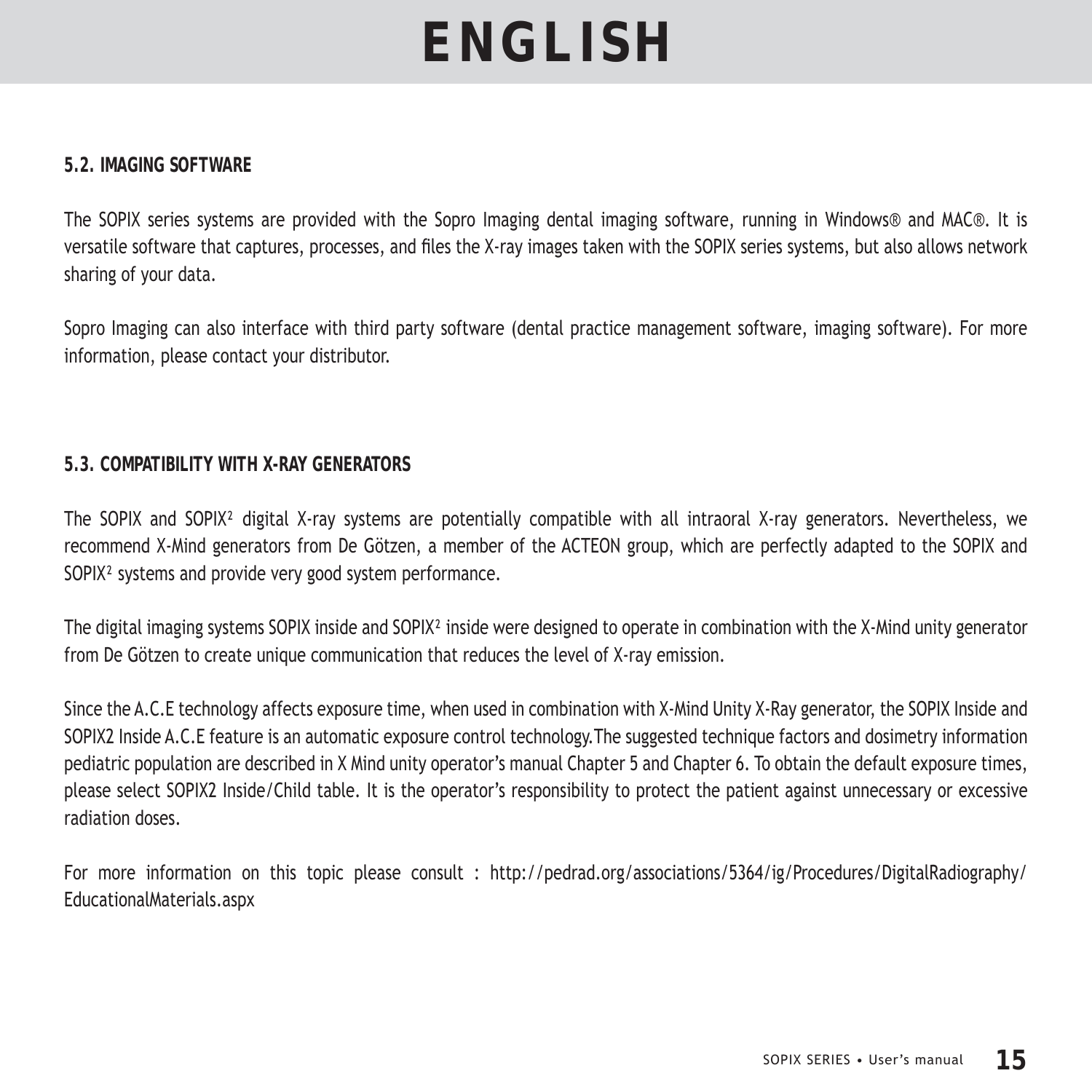

### **INSTALLATION AND CONNECTION**

#### **6.1. INSTALLATION OF SOPIX INSIDE AND SOPIX² INSIDE TO THE ARM OF THE X-RAY GENERATOR**

Refer to the installation manual for SOPIX inside and SOPIX<sup>2</sup> inside provided with the system.

 **WARNING**: Installation must be performed by a specialized, SOPRO-authorized technician.

#### **6.2. INSTALLATION OF SOPRO IMAGING SOFTWARE**

Refer to the Sopro Imaging installation manual to be found on the Sopro Imaging software CD-ROM in the document directory.

#### **6.3. SOPIX SERIES SYSTEM INSTALLATION**

Before installing the SOPIX series digital X-ray system, make sure the computer is connected to a correctly earthed socket. Now, go through the following steps:

! **CAUTION**: Insert the Sopro Imaging software CM-ROM into the CD drive in order to install the drivers.

- Select the device driver by checking the box "SOPIX/SOPIX2".
- Click on "Install selected items".
- After clicking on "Install selected items", the "Minimum requirements" window appears.
- When verification is finished, click on "Ok".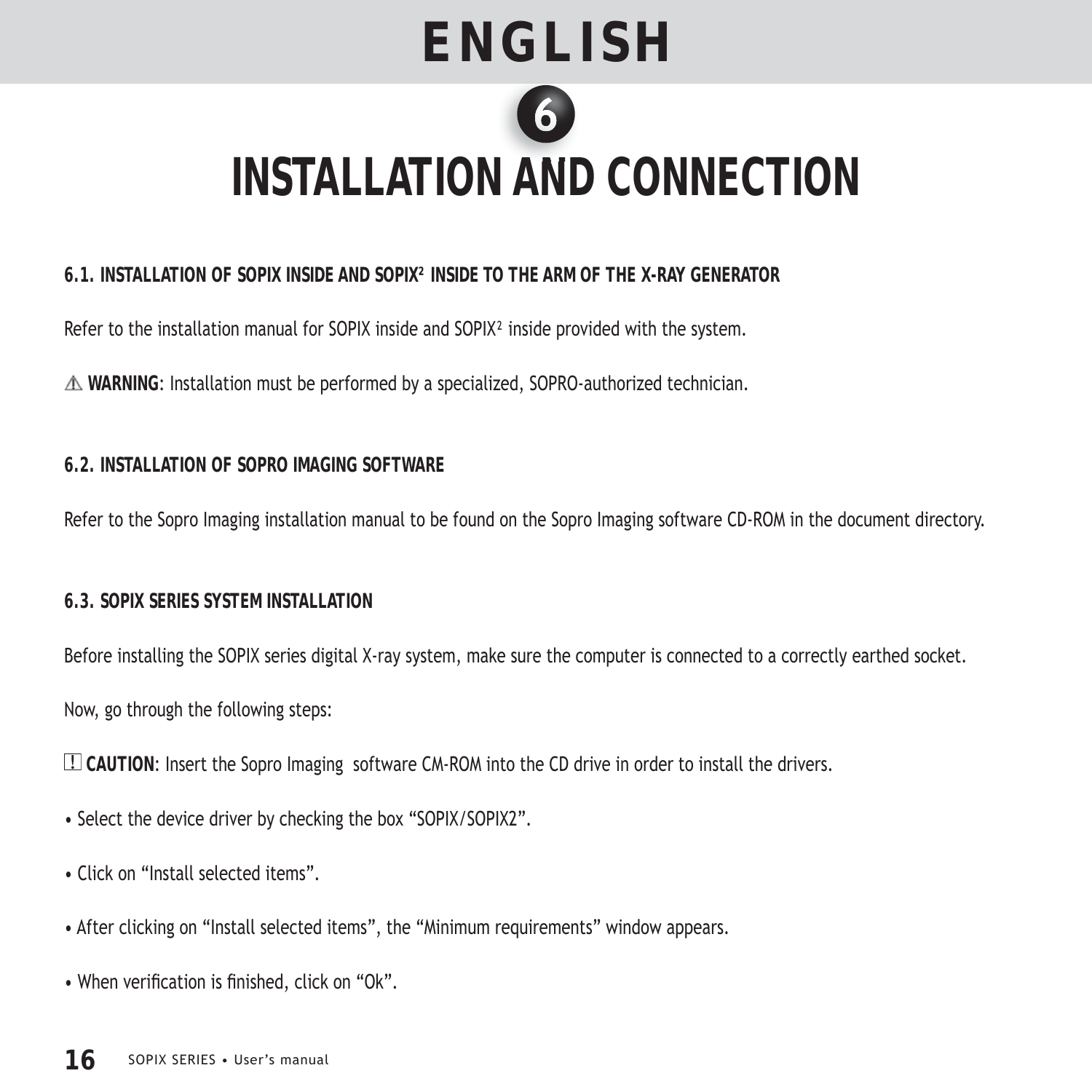• Follow the successive steps displayed on the screen.

• Connect the SOPIX series system USB connector to the computer.

#### ! **CAUTION**:

• Never connect the USB cable to the port found on the computer front plate.

• In fact, the connectors found on the computer front plate are much more sensitive to the various forms of USB signal interference and this may cause a malfunction of the digital X-ray system.

• For electrical safety reasons, the computer to which the imaging system is to be connected, as well as the peripherals, must comply with standard IEC 60950-1 (EN 60950-1). Make sure their manuals indicate that they do comply with this standard and that they provide a cleaning and/or disinfecting procedure.

• The elements connected to SOPIX series systems should not be placed within the patient's environment, in compliance with standard IEC 60601-1-1 (EN 60601-1-1). The minimum horizontal distance between the patient and these elements is 1.5 meters. The minimum vertical distance between the patient and these elements is 2.5 meters.

• No mobile stand with multiple plugs, no extension cord (other than that supplied by SOPRO) should be connected to the system. Check the electrical installation compliance with the standards in force in the country where the system is located.

#### **6.4 SETTING UP SOPRO IMAGING SOFTWARE WITH A SOPRO SERIES SYSTEM**

Refer to the Sopro Imaging user's manual to be found on the Sopro Imaging software CD-ROM in the document directory.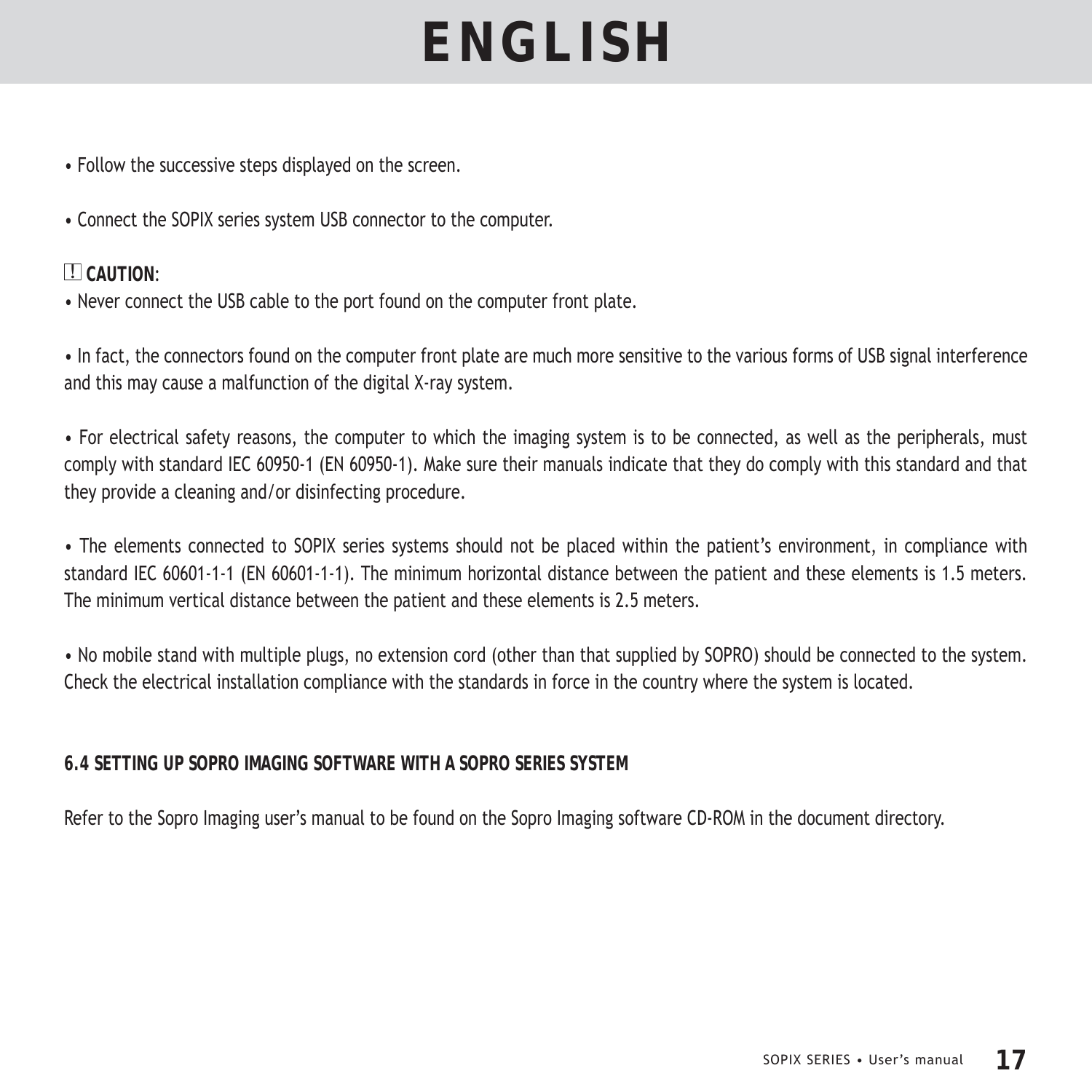

The SOPIX series systems are intended to be used by a dental practitioner. Their use does not require any special training. Consult the instructions in this manual.

#### **7.1. ACQUISITION OF AN X-RAY IMAGE**

First, switch on the PC on which the SOPIX series system is installed and launch the imaging software (Sopro Imaging, for example).

- Set your generator and the timer.
- Slip the sensor into a sensor sleeve

#### **WARNING**:

Always verify device integrity before using it, no breaks in plastic parts, no cut wires : risk of electric shock. Before each examination, it is mandatory to apply to the collimator cone (Beam Limiting Device) a disposable protection sheath designed to cover the end part of the X-ray unit, which is more susceptible of being directly contaminated during the X-ray exposure: risk of cross-contamination

#### **NOTE** :

*For further information, please refer to section 7.2 "Using sensor sleeves".*

• Place the sensor in the patient's mouth parallel to the long axis of the tooth with the active face against the tooth.

#### **WARNING**:

*If using a positioning kit, refer to the instructions provided with this kit. In order to prevent any risk of cross-contamination, always observe the necessary precautions and hygiene measures described in these instructions.*

• Move the generator closer to the patient's head. Make sure the generator tube is perpendicular to the sensor positioning.

• Activate the timer trigger.

Once the exposure is finished, the imaging software downloads the x-ray image onto the screen.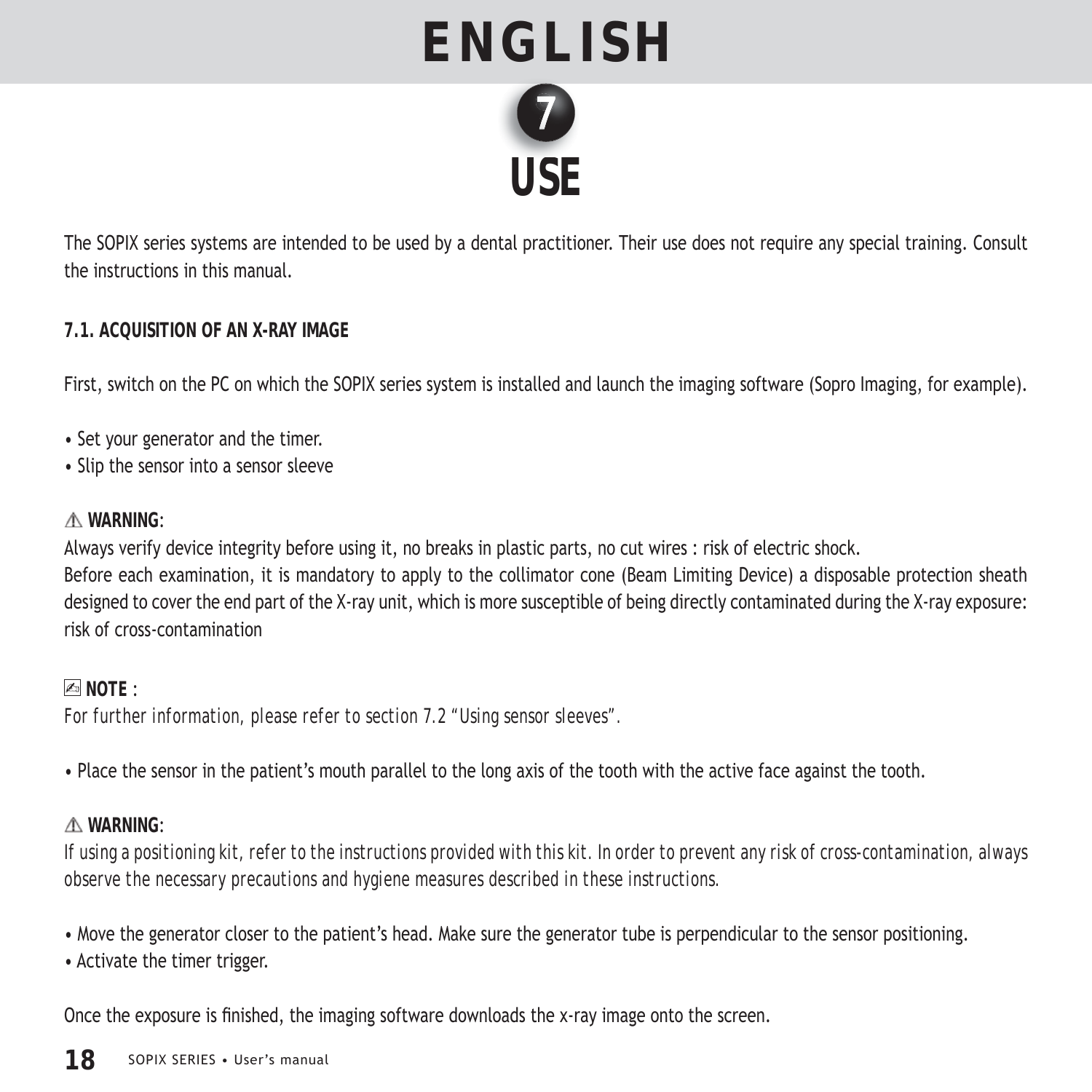If using SOPIX inside or SOPIX<sup>2</sup> inside, the imaging software downloads the data from the X-Mind unity X-ray generator (settings, programmed and real exposure time, dose delivered to the area of irradiated tissues (DAP), dose saving for the patient, etc.) thanks to the ACE technology combined with the X-Mind unity.

#### ! **CAUTION**:

If the image file is damaged, do not use it for diagnosis.

#### **7.2. USING SENSOR SLEEVES**

In order to ensure maximum hygienic safety for the patient, it is imperative to cover the SOPIX series sensor with a disposable sensor sleeve.

#### **WARNING**:

- Wear gloves to place the sensor sleeves,
- Change the sensor sleeve for each new patient,
- Preferably use the sensor sleeves especially designed for the SOPIX series systems,
- Keep the sensor sleeves in a dry and clean place,
- Dispose of the used sensor sleeves with other biologically and potentially hazardous infected waste,
- NEVER USE FINGER COTS.

It is advisable to be well-prepared and stock up with plenty of disposable sensor sleeves because a SOPIX series system can no longer be used once you have run out of these consumables.

#### **NOTE :**

*If the sensor sleeve is torn when examining a patient or if the SOPIX series sensor has been contaminated when withdrawing the*  sensor sleeve, it is essential to fully disinfect the SOPIX series sensor and the first 40cm of cable. In order to do this, please refer *to the table in the "sensor maintenance" section.*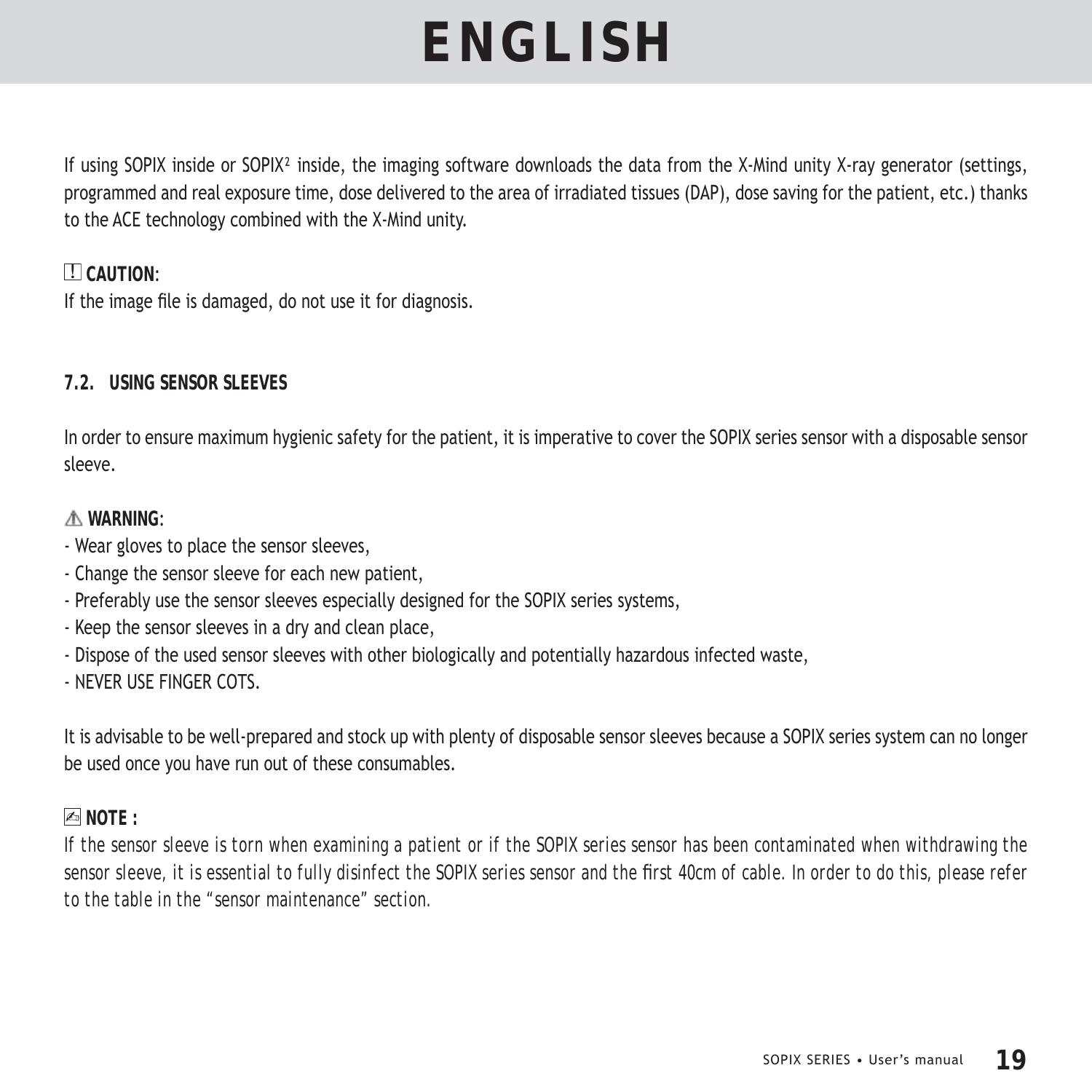

The SOPIX series digital X-ray systems do not need any maintenance if they are used according to the manufacturer's directions for use and cleaning instructions. Only Sopro's Qualified technician can proceed to service.

#### **NOTE :**

*Quality control: European legislation in force in certain European countries -notably Germany -which requires a check (once per month) of the quality of the sensor(s) by means of a test card specially designed for the purpose. Even when use in another country that does not required such control, SOPRO recommends that such control should be made regularly (once per month) to insure the product is still able to be use for diagnosis. This control is to be done by a dental practicioner. If you use SOPRO lmaging Software please refer to Calibration chapter of Sopro lmaging Manual. It will allow you to maintain records of the controls. If you use an other imaging software consult software instructions:*

*• With a test card specially designed for the purpose, proceed to an image of this pattern under X-Ray in specified conditions (for example DC 70Kv 8 mA)* 

*• Compare the images from month to month and control the following criteria* 

- *Modifi cation of uniformity on a specifi c area or modifi cation of contrast over 15 % from the original image: please contact your local dealer*
- *Resolution: resolution with less than 6.5 line pair per mm can't be used for diagnosis : please contact your local dealer.*

*• Based on these criteria, state if the sensor quality's is still ok for dental use. If the criteria are not met , do not use your device anymore and contact your local dealer.*

Before first using the equipment, it is imperative to follow the complete disinfecting procedure.

Any SOPIX series system returned from servicing or maintenance should be completely disinfected before being used.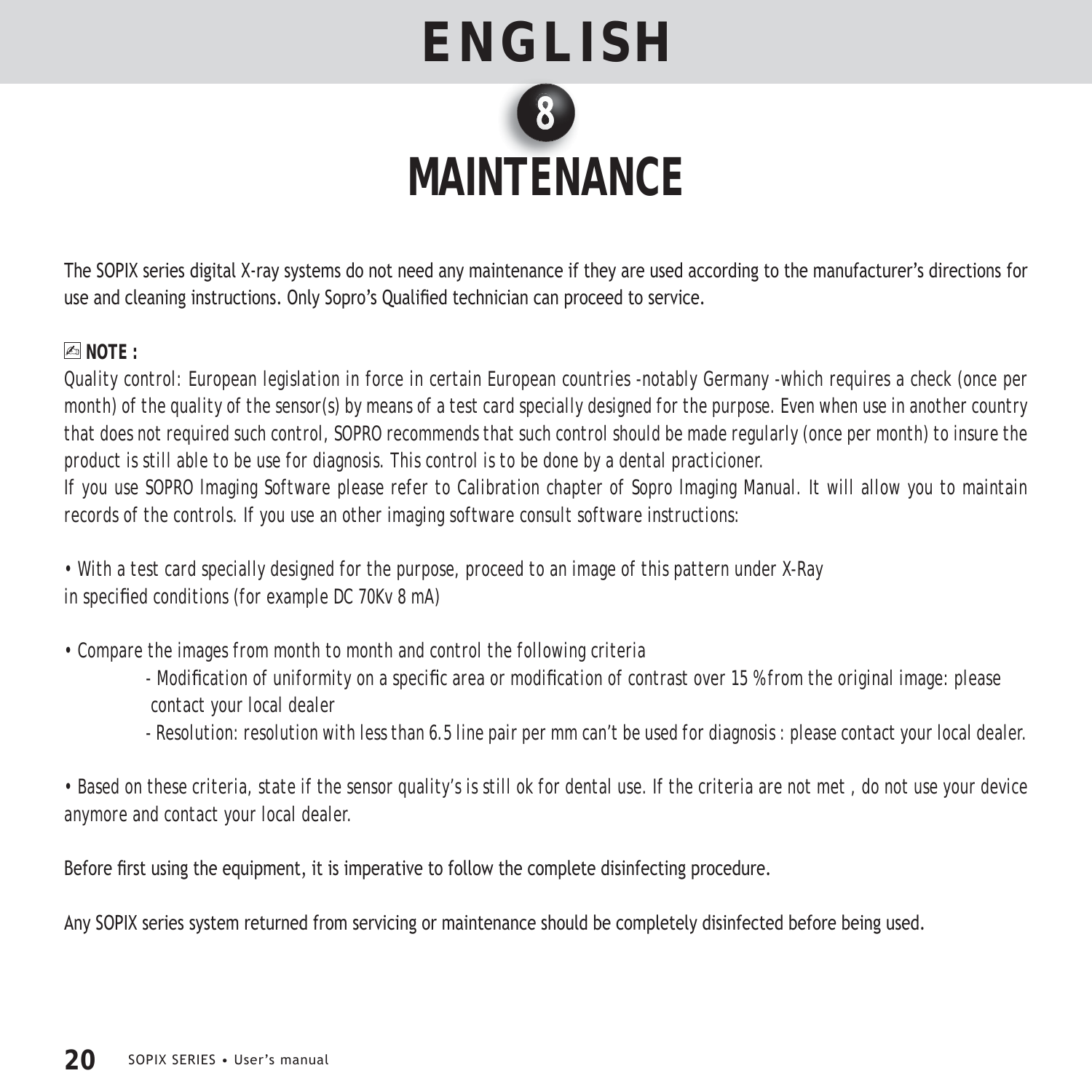#### ! **CAUTION**:

Do not use products containing:

- Ammoniac
- Trichloroethylene
- Dichloroethylene
- Ammonium hydrochlorid
- Chlorinated and aromatic hydrocarbon
- Ethylene dichloride
- Methylene chloride
- Ketones

Use of these chemicals may subject plastic parts to risk of deterioration.

#### ! **CAUTION**: Do not directly spray disinfectant products onto SOPIX series sensors.

#### **WARNING**:

In order to prevent any risk of cross-contamination, always observe the necessary precautions and hygiene measures while handling SOPIX series systems and sensor sleeves.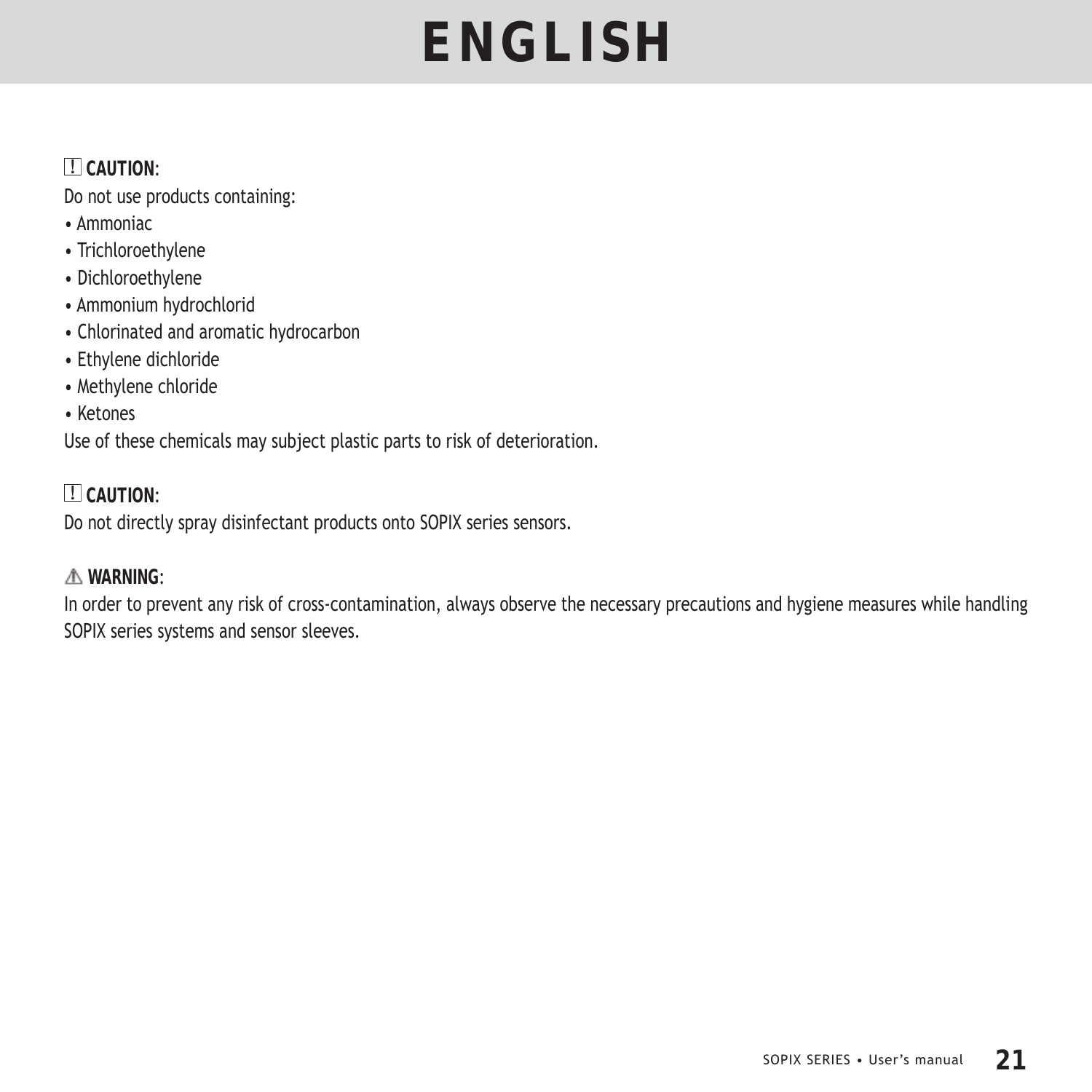#### **8.1. CONTROLLER MAINTENANCE**

|                      |                                                                                                                 | USE INSTRUCTIONS AND PRECAUTIONS                                                                                                                                                |                                     |                                                                                  |
|----------------------|-----------------------------------------------------------------------------------------------------------------|---------------------------------------------------------------------------------------------------------------------------------------------------------------------------------|-------------------------------------|----------------------------------------------------------------------------------|
| <b>DESCRIPTION</b>   | <b>RECOMMENDATIONS</b>                                                                                          |                                                                                                                                                                                 |                                     | x                                                                                |
| Surface disinfection | Surface cleaning and disinfect-<br>ant wipes e.g. CAVIWIPES - KERR<br>company.                                  | Take the wipe, remove excess<br>moisture, and then wipe the equip-<br>ment until visible cleanliness is<br>obtained.<br>Allow to air dry.<br>Carefully close the packaging box. | ×<br>x<br>$\boldsymbol{\mathsf{x}}$ | Do not rinse.<br>Do not scrub.<br>Do not immerse<br>in a disinfectant<br>liquid. |
|                      | Surface disinfectant spray of<br>Septol <sup>™</sup> type Spray Surface with-<br>out Aldehyde - Pierre Rolland. | Spray at 40 cm from the surface<br>and allow to dry.                                                                                                                            |                                     |                                                                                  |

#### **8.2. SENSOR MAINTENANCE**

|                                                                                   |                                                                                                                 | USE INSTRUCTIONS AND PRECAUTIONS                                                                                                                                                               |                                                                                                                                                                                                              |  |
|-----------------------------------------------------------------------------------|-----------------------------------------------------------------------------------------------------------------|------------------------------------------------------------------------------------------------------------------------------------------------------------------------------------------------|--------------------------------------------------------------------------------------------------------------------------------------------------------------------------------------------------------------|--|
| <b>DESCRIPTION</b>                                                                | <b>RECOMMENDATIONS</b>                                                                                          |                                                                                                                                                                                                | x                                                                                                                                                                                                            |  |
| Decontamination and<br>disinfection of the<br>sensor and first 40 cm<br>of cable. | Surface cleaning and disinfect-<br>ant wipes e.g. CAVIWIPES - KERR<br>company.                                  | Take the wipe, remove excess<br>✓<br>moisture, and then wipe the<br>equipment until visible clean-<br>liness is obtained.<br>Allow to air dry.<br>✓<br>Carefully close the packag-<br>ing box. | Do not rinse.<br>x<br>Do not scrub.<br>$\boldsymbol{\mathsf{x}}$<br>Do not immerse in a<br>$\pmb{\times}$<br>disinfectant liquid.<br>Do not directly spray<br>x<br>disinfectant product<br>onto SOPIX series |  |
|                                                                                   | Surface disinfectant spray of<br>Septol <sup>™</sup> type Spray Surface with-<br>out Aldehyde - Pierre Rolland. | Spray the disinfectant product<br>✓<br>onto a clean cloth before<br>cleaning the sensor.                                                                                                       | sensors.                                                                                                                                                                                                     |  |

#### ! **CAUTION**:

It is imperative to comply with the sensor precautions for use. Please refer to section 3 of this manual "Precautions for use".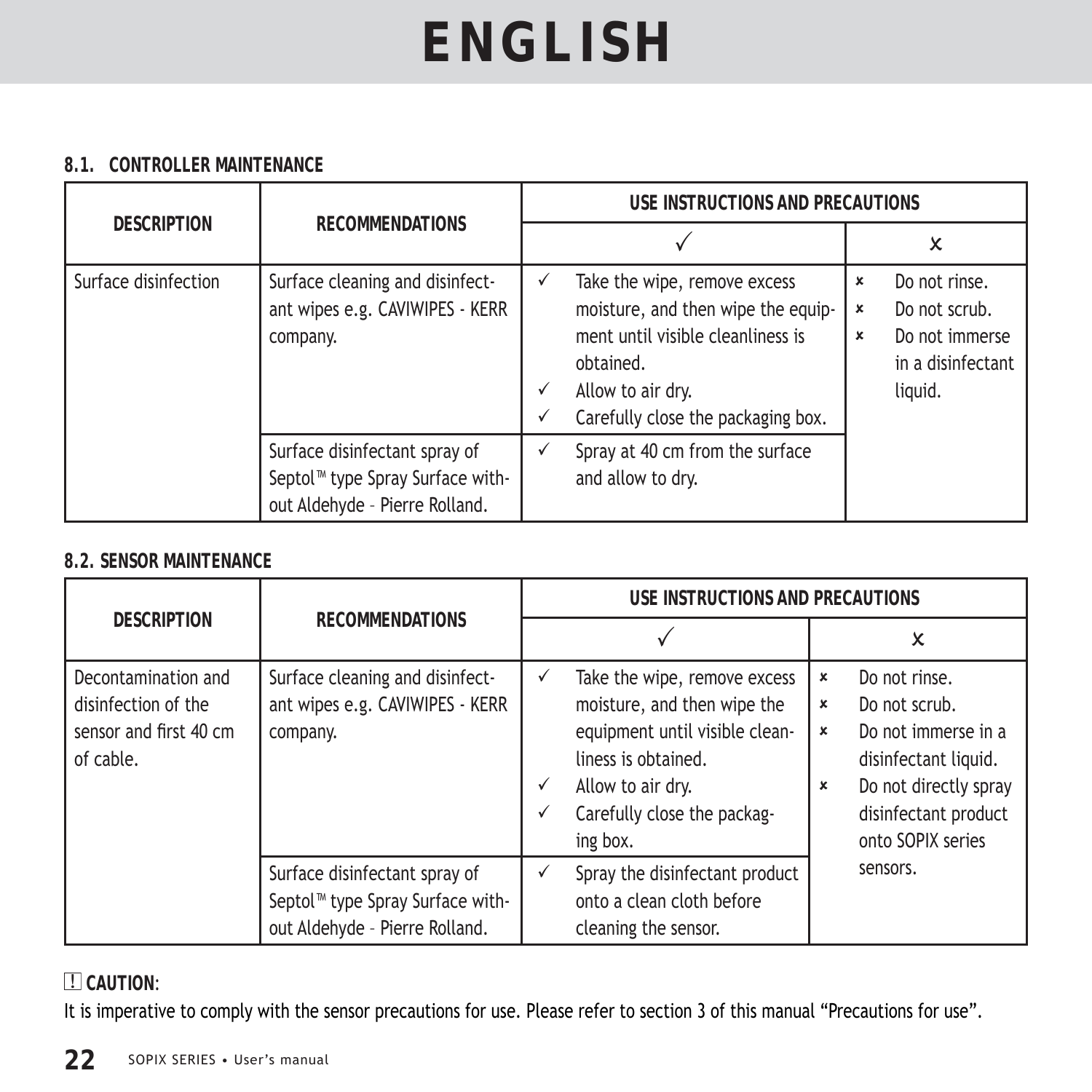### **AFTER-SALES SERVICE**

#### **9.1. LIMITED LIABILITY**

The SOPIX series was designed to ensure the acquisition of dental X-ray images, their transfer in the form of computer data, as well as their storage. Nevertheless, SOPRO Company shall not be liable for inappropriate use of this equipment or for any loss of stored data in the computer system due to a problem of use or any possible technical problem.

#### **9.2. WARRANTIES**

SOPRO guarantees its products to be free from material and manufacturing defects for a period of one (1) year from the date of purchase. This warranty does not apply to misused, modified, untended, or accidentally damaged products, or products subject to abnormal use and handling conditions. The distributors, other than ACTEON Group's subsidiaries, are not authorized to apply an extended warranty period on behalf of SOPRO.

The entire liability of SOPRO is limited, at its discretion, to replacing or repairing the defective product free of charge, if it has been sent to SOPRO After-Sales Service. This applies for the warranty period.

Outside France, recourse to the warranty is only possible if the product was bought at a point of sale by an authorized SOPRO dealer in the country where it will be used.

**THIS WARRANTY APPLIES ONLY TO THIS UNIQUE REMEDY. IT REPLACES ANY OTHER WARRANTY, FOR EXAMPLE, A WARRANTY OF FITNESS FOR A PARTICULAR PURPOSE, WHETHER EXPRESS OR IMPLIED. SOPRO SHALL NOT BE LIABLE FOR ANY PARTICULAR DAMAGE, INDIRECT, ACCIDENTAL OR CONSEQUENTIAL NOR FOR ANY DETERIORATION OR DATA LOSS, ON A CONTRACTUAL, NON-CONTRACTUAL OR OTHER BASIS.**

The liability exclusion or limitation for direct or indirect damages does not apply under the regulatory or legal rules in force in some countries and the present exclusion may not apply to a purchaser in those countries.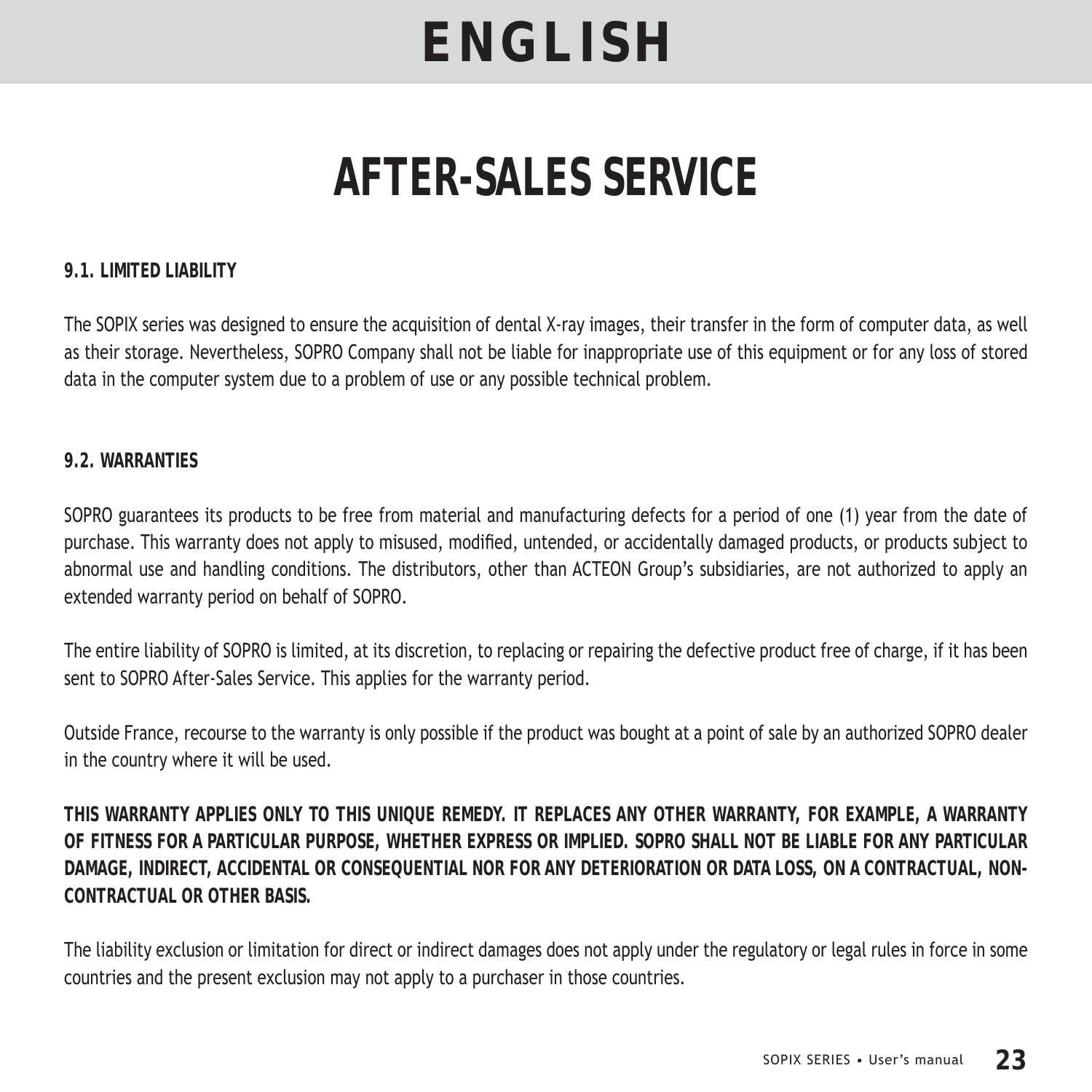#### **9.3. TROUBLESHOOTING**

| <b>PROBLEMS</b>                                                           | <b>CAUSES</b>                                                                                                                                                                                  | <b>SOLUTIONS</b>                                                                                                                                                                                                                                                         |
|---------------------------------------------------------------------------|------------------------------------------------------------------------------------------------------------------------------------------------------------------------------------------------|--------------------------------------------------------------------------------------------------------------------------------------------------------------------------------------------------------------------------------------------------------------------------|
| After the timer has been<br>activated, no image appears<br>on the screen. | 1. The sensor is incorrectly positioned<br>in relation to the generator cone.<br>2. Exposure time is too short.<br>3. Failure of the generator.<br>4. Wire connection problem.<br>5. USB port. | 1. Use a KERR type sensor positioning kit recommended<br>by SOPRO.<br>2. Slightly increase the exposure time.<br>3. Check for proper generator operation.<br>4. Check the sensor is correctly connected to the<br>computer.<br>5. Avoid using a port on the front plate. |
| The SOPIX control window has<br>a red spot.                               | Wire connection problem.                                                                                                                                                                       | 1. Check the sensor is correctly connected to the<br>computer.<br>2. The USB port may be put in standby by Windows.                                                                                                                                                      |
| Some white areas appear on<br>the image.                                  | The sensor is incorrectly positioned in<br>relation to the generator cone.                                                                                                                     | Use a KERR type sensor positioning kit recommended<br>by SOPRO.                                                                                                                                                                                                          |
| The image is blurry, stretched<br>or scratched.                           | 1. The sensor is incorrectly positioned.<br>2. The patient moved when the image<br>was taken.<br>3. The generator head was not<br>stabilized when the timer was<br>activated.                  | 1. Use a KERR type sensor positioning kit recommended<br>by SOPRO.<br>2. The patient should be still when the image is taken.<br>3. Stabilize the generator head.                                                                                                        |

In case of a problem not mentioned above, please contact your dealer who will undertake to uninstall and return the SOPIX series system to the SOPRO after-sales department.

#### **NOTE :**

*No maintenance should be performed by a third party.*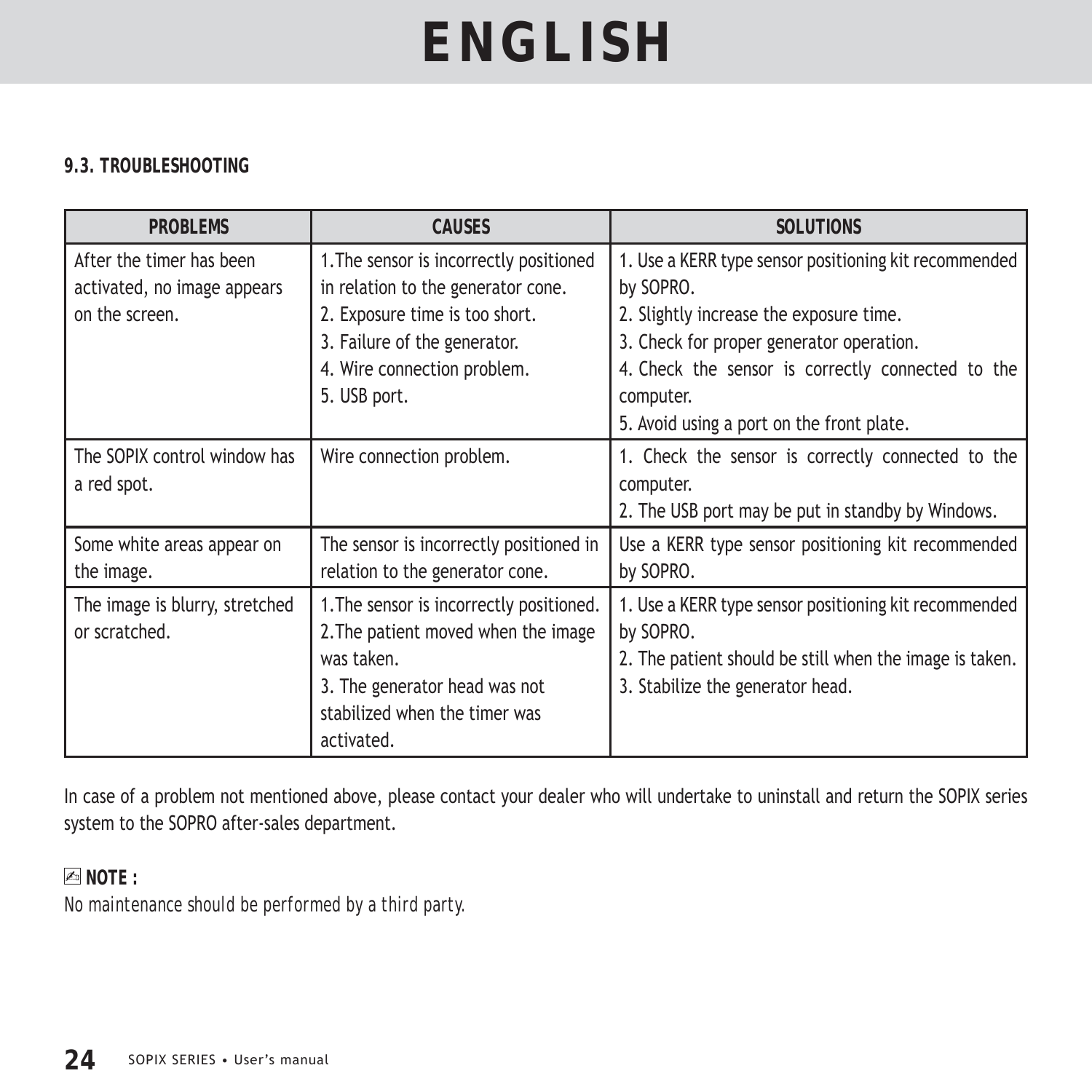# **ENGLISH TECHNICAL FEATURES CAL F**

SENSOR - SIZE 1 External dimensions: 38.9 x 24.9 x 5.3 mm Active area dimensions: 20 x 30 mm (600 mm²) Pixel number: 1.5 million (1000 x 1500) Cable length: 70 cm Liquid penetration: IP67 (temporal immersion)

SOPIX AND SOPIX INSIDE SYSTEMS Technology: CMOS + fiber-optic + scintillator\* Pixel size: 20 x 20 μm Theoretical resolution: 25 pl / mm Real resolution: >12 pl / mm TWAIN-compatible: Yes

USB CONTROLLER SOPIX / SOPIX2 Power supply: Non-power-fed via USB port / 5V Consumption: 400 mA Dimensions: 27.5 x 98 x 13 mm Total weight: 118 g Liquid penetration: IPX0 (protection index) USB cable length: 3 m

SENSOR - SIZE 2 External dimensions: 30.4 x 42 x 5.3 mm Active area dimensions: 26 x 34 mm (884 mm²) Pixel number: 2.21 million (1300 x 1700) Cable length: 70 cm Liquid penetration: IP67 (temporal immersion)

SOPIX2 AND SOPIX2 INSIDE SYSTEMS Technology: CMOS + fiber-optic + scintillator\* Pixel size: 20 x 20 μm Theoretical resolution: 25 pl / mm Real resolution: >18 pl / mm TWAIN-compatible: Yes

USB CONTROLLER SOPIX INSIDE / SOPIX2 INSIDE Power supply: Non-power-fed via USB port / 5V Consumption: 400 mA Dimensions: 40 x 150 x 40 mm Total weight: 180 g Liquid penetration: IPX0 (protection index) USB cable length: 5 m

*\* Scintillator: GADOX for SOPIX & SOPIX INSIDE, CSI for SOPIX² & SOPIX² INSIDE.*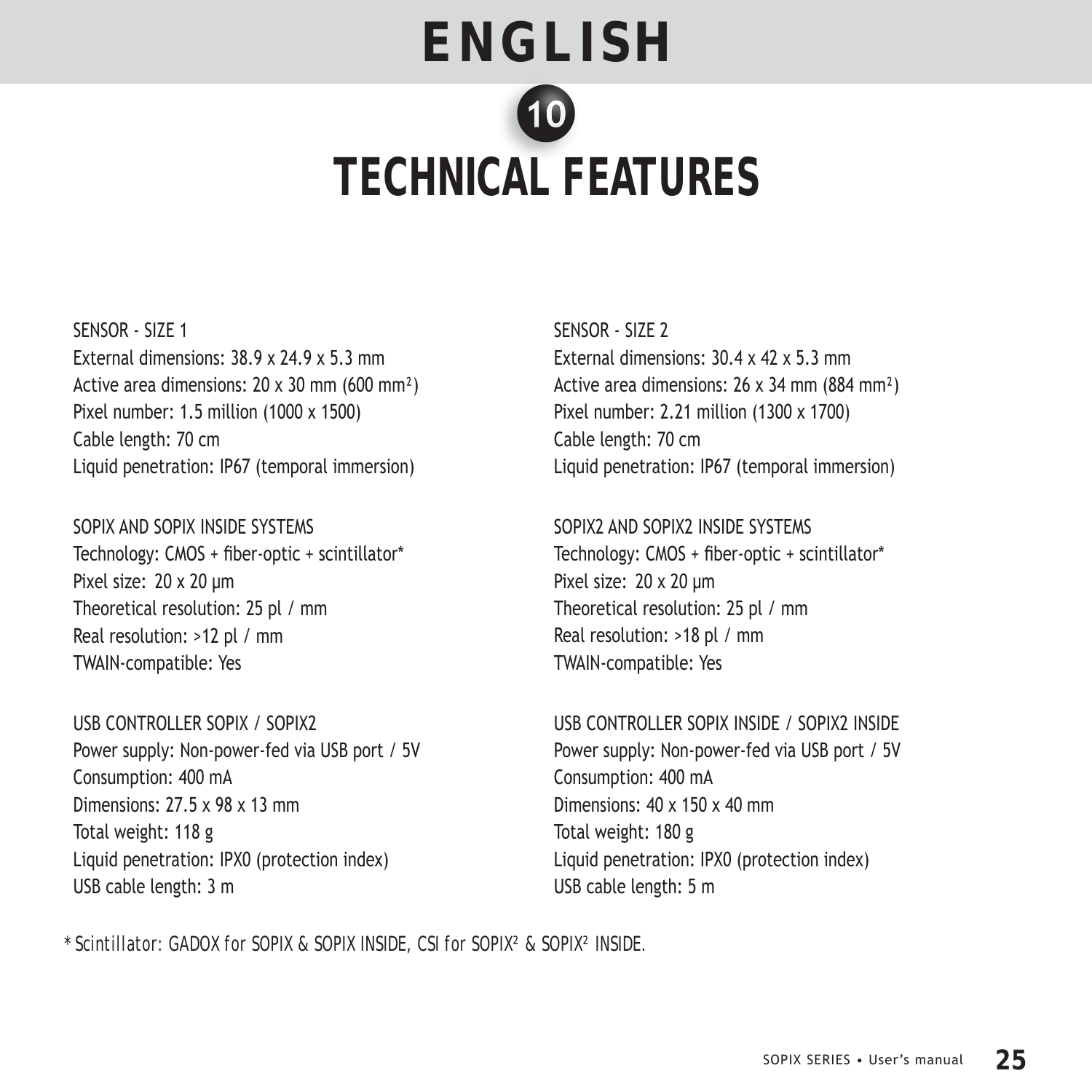#### System operation environment

Temperature: from + 10 to + 40°C Humidity rate: from 20 to 60% RH Atmospheric pressure: no noticeable influence of the environmental conditions

System transport and/or storage environment Storage temperature: from -20 to +45°C \* Humidity rate: from 10 to 90% RH Atmospheric pressure: 700 hPa to 1060 hPa

- Not suitable for use in the presence of a flammable anaesthetic mixture with air, oxygen or nitrous oxide.
- Complies with the European Medical Devices Directive 93/42/EEC.
- Complies with the standard IEC60601-1 Ed3, ES60601-1 and CSA C22.2 No. 60601-1 : 08.